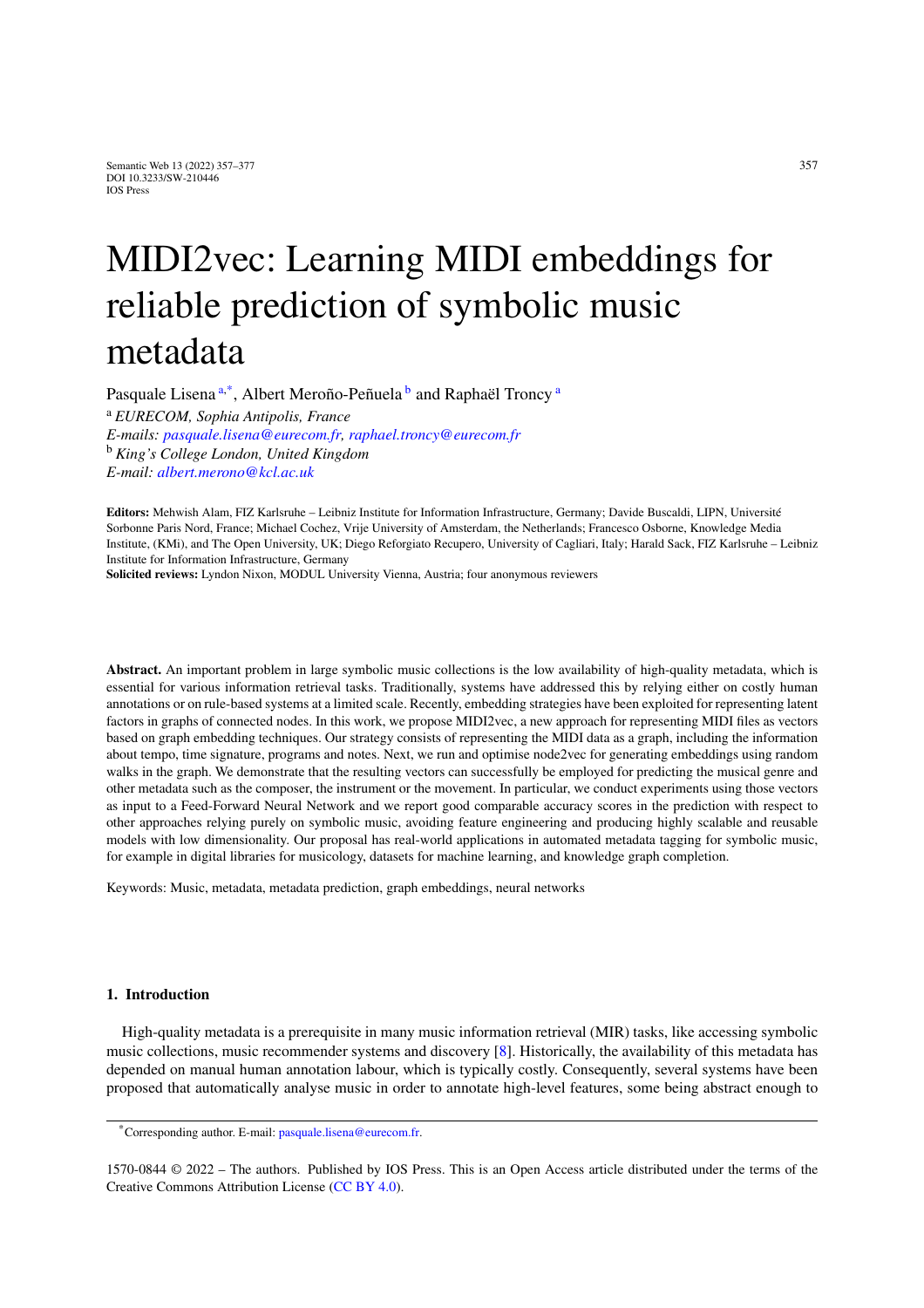be close to traditional metadata [\[5](#page-18-1)]. Most of these systems target the so-called *symbolic representation* of music: this representation explicitly describes the notes and their properties – timbre, tempo, velocity, etc. – on individual tracks for the different instruments, as opposed to the digital audio which encodes a sampled musical signal (i.e. a recording). Due to the need for high-quality annotated datasets, these systems have many real-world applications. For example, digital libraries for musicology can use them for automatically tagging metadata, lowering manual annotation costs and improving results of music information retrieval systems. In recently proposed music knowledge graphs [[34\]](#page-19-0), these systems could be used to complete the missing information in the graph. Another application is in machine learning for music, which needs large amounts of music data annotations that could be provided by such systems, for applications such as data programming [[48\]](#page-19-1) or weak supervision [\[47](#page-19-2)] or even music recommender systems based on similarity.

In this work, we focus on symbolic music in MIDI format [\[4](#page-18-2)] due to its high availability on the Web and its popularity in tasks like music generation [\[50\]](#page-19-3) and music knowledge graphs [\[34\]](#page-19-0). This popularity has also given birth to large MIDI datasets that need, besides high-quality annotations, scalable approaches producing them. Despite their natural fit as a transcription format for music, MIDI files alone have several limitations, all concerning the fact that track information (instruments, vocals, metadata) is not standardized and often only implicit [[43\]](#page-19-4). One way of addressing this is to express MIDI information using RDF and ontologies [\[34](#page-19-0)], allowing for the re-use and standardization of missing MIDI metadata at Web scale. The Lakh MIDI dataset [[43\]](#page-19-4) is another important MIR benchmark used in e.g. automatic audio transcription; however, only 31,034 of its 176,581 MIDI files (17.57%) are aligned with metadata from the Million Song Dataset [\[41\]](#page-19-5).

Reconstructing this kind of high-level metadata from symbolic musical content, automatically and at scale, is a challenging task due to the existing semantic gap between the desired metadata and low-level music descriptors [\[10\]](#page-18-3). One way of addressing this is by analysing the content of the symbolic notation for predicting higher-level metadata, i.e. identifying symbolic patterns in melody, harmony, rhythm, structure, etc. that are characteristic of a certain genre or composer. So far, research has mainly focused on genre [[9](#page-18-4)[,32](#page-19-6)], emotion, and composer [\[17](#page-18-5)] classification mainly using supervised machine learning techniques. However, traditional machine learning algorithms are limited by the need to perform some feature selection in the so-called feature engineering process [[22\]](#page-18-6). In this domain, feature engineering consists in identifying and extracting from raw music data high-level features like pitch distribution, rhythmic patterns, and represented chords, with the intention of making them good predictors towards a target variable of interest [[14\]](#page-18-7).

In order to overcome this, embedding-based methods have been proposed. Embeddings are mappings that transform the symbolic representations of discrete variables (elements that cannot be naturally ordered such as words or songs) into numeric vectors. Each dimension of an embedding vector represents a latent feature that has been automatically learned. Avoiding more expensive representations such as the one-hot encoding, embedding vectors are useful at reducing the dimensionality of the input data of neural networks, a typical choice to address a learning task such as automatic classification. Such embedding-based methods have been successfully applied to textual [\[35](#page-19-7)] and graph data [\[21](#page-18-8)] and notably also on MIDI data for the task of automated music generation through Recurrent Neural Networks (RNN) [[24](#page-18-9)[,64](#page-20-0)] and self-learning techniques such as Variational Autoencoders (VAE) [\[50\]](#page-19-3). Graph embeddings have become a widely used and effective way to represent graph information in a way neural networks can easily process it [\[49](#page-19-8)].

In this paper, we propose MIDI2vec, a method for representing MIDI data as vector-space embeddings for automated metadata classification. First, we express MIDI files as graphs, assigning unique identifiers to specific characteristics and their values such as tempo, time signature, programs (instruments), and notes. Therefore, two MIDI files will be connected in the graph if they share the same resources (e.g. same instruments, chords, tempo, etc.). Second, we use graph embedding techniques – and in particular the *node2vec* algorithm [[21\]](#page-18-8) – to traverse these MIDI graphs with random walks, and represent the information of the traversed paths as numeric vectors. We assume that these traversals will encode not only MIDI information that is relevant for a given song, but also additional neighbouring information of similar songs that can be relevant for metadata classification.<sup>[1](#page-1-0)</sup>

<span id="page-1-0"></span><sup>&</sup>lt;sup>1</sup>We leave the interesting alternative of traversing these MIDI files sequentially, i.e. following the trail of temporal event occurrence instead of contextual co-occurrence, as future work.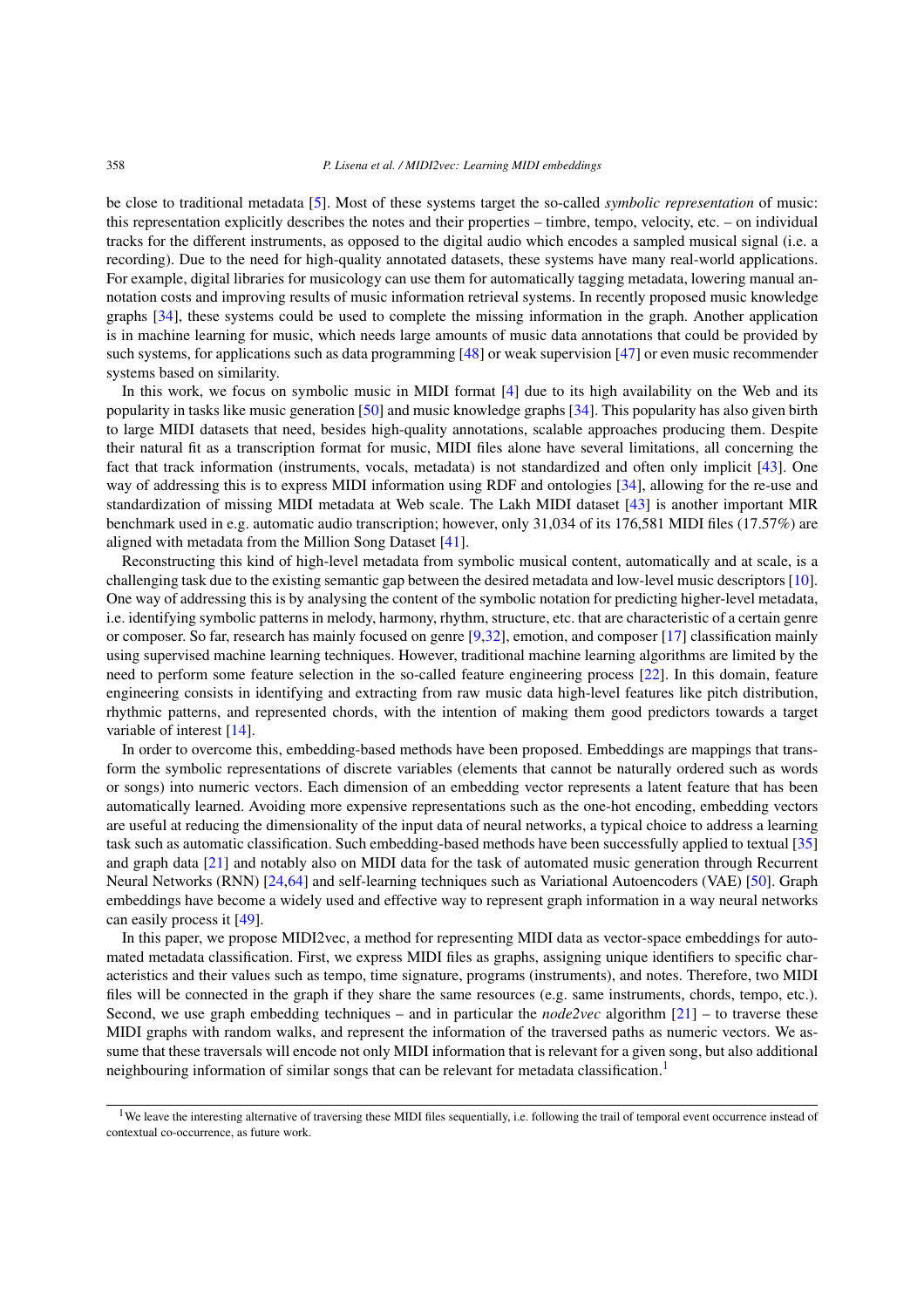In other words, we assume the distributional semantics hypothesis [[23\]](#page-18-10) over MIDI features: notes or groups of notes used in similar contexts will tend to have similar meanings, and in particular, will be associated with similar features, even for high-level metadata such as genre, composer or instrument. More specifically, our contributions are:

- **–** the conceptualisation of relevant symbolic features (pitch, timbre, tempo, time signature) of MIDI space into *graph space*;
- **–** the systematic application of a well-known graph embedding generation method to generate *MIDI embeddings*;
- **–** the use of such learned embeddings to predict metadata for three datasets, achieving comparable accuracy to symbolic feature-based approaches without the need of feature engineering, scaling to Web-size datasets, and with one order of magnitude fewer dimensions.

To the best of our knowledge, this is the first time that graph embedding approaches are used for representing a whole symbolic music track, and for reliably predicting symbolic music metadata.

The rest of the paper is organised as follows. In Section [2,](#page-2-0) we survey related work. In Section [3](#page-3-0) we briefly introduce graph embeddings. In Section [4,](#page-4-0) we describe our strategy to extract relevant symbolic data from MIDI files, to represent them as graphs, and to use these graphs to build MIDI embeddings. In Section [5,](#page-7-0) we run an experiment to predict genre and other metadata on three different datasets using the MIDI embeddings. Finally, we conclude and outline some future works in Section [6](#page-16-0).

## <span id="page-2-0"></span>**2. Related work**

The extraction of high-level metadata from musical content is a long-standing goal of the MIR community [\[8\]](#page-18-0), and one of the purposes of the Essentia library [\[5](#page-18-1)]. This is a task to fulfil towards an automatic reconstruction of music metadata, although the semantic gap  $[10]$  $[10]$  between content and metadata shows that purely bottom-up approaches are hard. Nevertheless, automating the generation of high-quality metadata would be a great benefit to tasks like music knowledge graph completion and music emotion detection, for which MIDI has already been used [[1](#page-17-0)[,34](#page-19-0)].

In [\[13](#page-18-11)], a comprehensive study surveys techniques for genre classification based on symbolic music. Although the performance scores of the state-of-the-art set the baseline to outperform, many are computed on different sets of classes, monophonic MIDIs, or genre-specific datasets (e.g. folk music). Nonetheless, the survey finds a large number of methods based on machine learning. For example, the unsupervised nearest neighbours (NN) and knearest neighbours (kNN) is applied to genre prediction from MIDI in [\[32](#page-19-6)]. This work is further extended in [[9\]](#page-18-4) with linear discriminant classifiers (LDN) and by combining MIDI and audio features. Different data sources – audio, symbolic music, lyrics – are instead combined in [\[30](#page-18-12)]. However, these classical machine learning approaches suffer from the need for feature selection, which is costly and can overfit models [\[22](#page-18-6)].

Recent developments in neural networks have boosted work in vector space-based music metadata classification, using vectors computed from the audio signal. Some examples are genre-agnostic key classification [\[26](#page-18-13)] and jazz solo instrument classification [\[18](#page-18-14)]. However, these approaches still tackle the classification of mostly content-based features (e.g. timbre), and not high-level metadata (e.g. genre).

Both feature engineering – common in pre-deep machine learning and purely symbolic approaches – and vectorspace based methods have advantages and limitations. Model overfitting might happen in both [[22](#page-18-6)[,61\]](#page-20-1). Because it is based on provided knowledge, feature engineering is faster than learning features from data – a process that can be computationally expensive – and is easily understandable to humans due to its intrinsic symbolic representation. On the other hand, vector space representations have the advantage of capturing latent features that might be hard or impossible for humans to describe symbolically; a more fuzzy representation can constitute an advantage when music information is ambiguous and loosely defined (e.g. "Allegro", "Prelude") [\[62](#page-20-2)] and scale very well to large datasets and number of classification classes, where current feature-engineered methods have pitfalls in scalability concerning the dataset size and the number of metadata classes to predict [[30\]](#page-18-12). Therefore, one of the aims of this work is to gain a better understanding of how feature-based and embedding-based techniques compare and perform at scale in the task of symbolic music metadata prediction.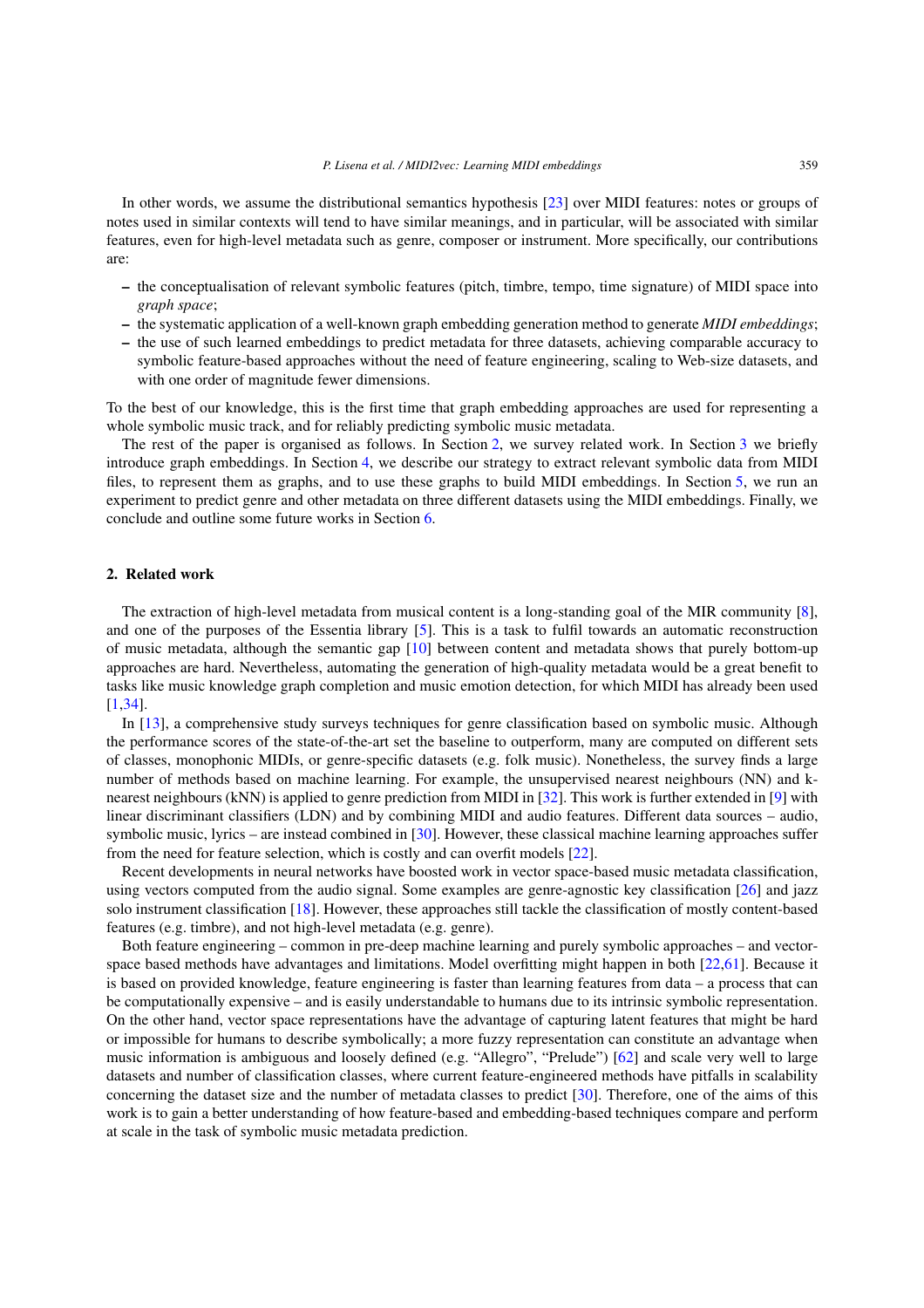While recent MIR research relies mostly on audio analysis for metadata prediction, symbolic notation is largely used for automated music generation with these kinds of models. An example is MusicVAE [[50\]](#page-19-3), a hierarchical variational autoencoder (VAE) that learns a latent space of musical sequences. Similarly, in [[24\]](#page-18-9) MIDI embeddings are employed for automatic music generation, representing all the notes played together at regular time steps. In [\[64\]](#page-20-0), MIDI files are used for learning a set of embeddings representing different aspects of a pitch, during the training of an RNN for music generation. *BachProp* [[12\]](#page-18-15), an approach for music score generation that relies on an architecture that combines Gated-Recurrent Units (GRU), receives in input MIDI notes in the one-hot encoding format.

Several experiences of building Knowledge Graphs about music have been proposed in the literature. Ontologies have been designed to represent music metadata about works, performances and tracks; some notable examples are the Music Ontology [\[44](#page-19-9)] – further extended with other modules such as the Audio Effects Ontology (AUFX-O) [\[63](#page-20-3)] and the Audio Features Ontology [\[3](#page-18-16)] –, DOREMUS [[2\]](#page-17-1), the Performed Music Ontology (PMO) [\[52](#page-19-10)], CoMus [[55\]](#page-19-11). Researching strategies for publishing and exploiting the music knowledge is the main focus of several projects such as TROMPA [[60\]](#page-20-4) and Polifonia,<sup>[2](#page-3-1)</sup> both using Knowledge Graphs and Linked Data technologies. A huge amount of music data has been published in datasets such as LinkedBrainz<sup>3</sup> WASABI [\[7](#page-18-17)] that includes not only metadata but also audio analysis results. Other works focus instead on the music content itself, rather than on the music metadata. Other works are instead focused on the music content itself [\[46](#page-19-12),[53\]](#page-19-13). Those ontologies have not been selected because of some unnecessary complexity of the representation, based on the structure and on the elements the score (parts, measures, etc.). The only experience of representation of MIDI in a graph has been realised in the *MIDI Linked Data Cloud* [[34\]](#page-19-0); the used data model represents faithfully the sequence of MIDI events. However, this representation strategy is unable to directly capture some relevant music features, such as the note duration.

Vector embedding similarities on various semantic descriptors are applied in music recommendation in [\[29\]](#page-18-18). These vector space representations, which tie related artists, works and performances closer, eventually surface terminologies and ultimately linked vocabularies for music metadata [\[28](#page-18-19)].

While embedding-based approaches provide different modes of interactive musical creation, they do not require feature selection and can be mapped to other latent spaces – e.g. texts  $[59]$  $[59]$  or documents (the homonym *Midi2Vec*<sup>[4](#page-3-3)</sup>) – and none so far address the task of metadata classification specifically. In a more related work to-wards an embedding-based symbolic music metadata classification, MIDI-glove<sup>[5](#page-3-4)</sup> produces embeddings of notes from monophonic MIDI, but its consideration of MIDI note values leaves out some information such as timing and rhythm, therefore producing representations of a single feature (pitch) instead of the whole MIDI content.

## <span id="page-3-0"></span>**3. Graph embeddings**

Graph embeddings are the result of the transposition of word embedding techniques – notably word2vec [\[35](#page-19-7)] and GloVe [\[38](#page-19-15)] – to networks. According to [[15\]](#page-18-20), a graph can be defined as a set  $G = (V, E)$ , where *V* is a set of vertices (or nodes) and *E* is the set of edges, represented as pairs of directly connected vertices. Graph embedding algorithms produce a mathematical representation – consisting of a set of vectors – of the content of the graph, which is much more compact than other kinds of representation (e.g. adjacency matrix) and consequently easier and faster to process with Machine Learning. The effectiveness of these techniques makes them very popular in different applications, from classification to recommendation, with an interesting number of algorithms developed for their computation. An extensive survey has been realised by [\[19\]](#page-18-21).

In 2014, Perozzi et al. published Deep Walk [[39\]](#page-19-16). The core idea of this work consists in the use of random walks in the graph in order to generate sequences of nodes. The number and the length of link paths between two nodes impact the probability of those two nodes being selected together in the random walk. In other words, the more two nodes share connections<sup>6</sup> in the graph and the fewer edges compose those connections, the more those nodes will

<span id="page-3-1"></span><sup>2</sup><https://polifonia-project.eu/>

<span id="page-3-2"></span><sup>3</sup><http://linkedbrainz.org/>

<span id="page-3-3"></span><sup>4</sup><https://github.com/TaylorPeer/Midi2Vec>

<span id="page-3-5"></span><span id="page-3-4"></span><sup>5</sup><https://github.com/brangerbriz/midi-glove>

<sup>6</sup>Two nodes are connected if exists one or more paths of edges between them, of which the two edges represent respectively the first and the last node involved. A connection can consist of a single edge; in this case, we can speak about directly connected nodes.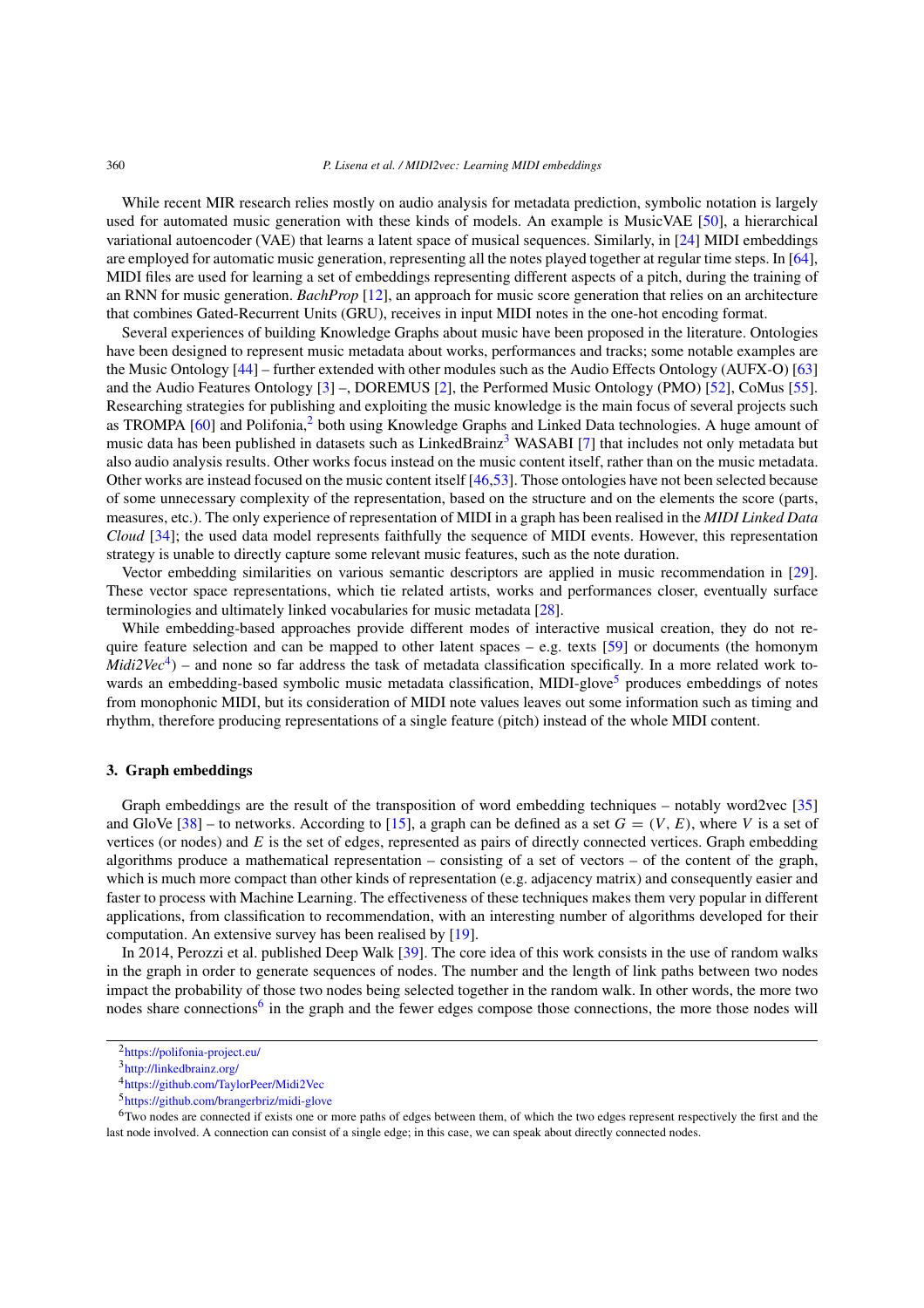appear together in several walks. According to the intuition of the authors, we can deal with nodes in sequences as they are words in sentences, so it is possible to apply word embedding models, and by extension, the distributional semantics hypothesis, to those sequences. The transition probabilities between nodes replace the one between words in the embedding computation. The result is a vector space in which distances in the graph are kept.

DeepWalk has been extended by **node2vec** [\[21](#page-18-8)], with the inclusion of two parameters *P* and *Q*, which rule on the generation of random walks. In particular, the parameter *P* impacts the probability that the random walk immediately revisits the previous node. The parameter *Q* controls the probability that the random walk moves towards increasingly further away nodes, enabling the discovery of peripheral parts of the graph. In other words, higher values of P promote random walks that explore a local neighbourhood around the starting node, while high values of *Q* encourage walks that cover wider areas of the graph. *Node2vec* can be also applied to weighted graphs, in which the weight of an edge affects the probability that it participates in the walk.

Other notable embedding-based techniques have been proposed for representing nodes in a graph, such as rdf2vec [[49\]](#page-19-8), entity2vec [\[37](#page-19-17)], graph2vec [[36\]](#page-19-18) for graph embeddings, and many others.<sup>7</sup>

### <span id="page-4-0"></span>**4. Learning MIDI embeddings**

The MIDI format does not present a graph structure, but it consists of a time-based linear succession of events, called *MIDI messages*, detailed in the specification [\[4](#page-18-2)]. Some examples are *Note On* and *Note Off* for representing played notes, *Program Change* for setting the instrument, and *MTC Quarter Frame Message* for specifying the playing speed according to the MIDI Time Code (MTC) protocol. This last information impacts the duration of the interval between two Song Position Pointers (SPP), which identify the time at which the message occurs, expressed in MIDI beats from the beginning of the song (commonly referred to as *ticks*). Some of the MIDI messages are referred to a specific channel (a single device emitting music, in other words a single instrument), while others can apply to the whole MIDI. Because of this structure, we first need to convert the MIDI into a graph, on which embeddings can be computed afterwards.

# *4.1. MIDI to graph*

We propose a preliminary conversion of a MIDI file into a graph. As shown in Fig. [1,](#page-4-2) a *MIDI node* (the circle) represents the MIDI file and will be connected to nodes representing different parts of the MIDI content (i.e. tempo, programs, time signature, notes). A MIDI node can be linked to one or more nodes for each type.

In the context of graph embeddings computation, the practice is to take into account only connections between entities, that are nodes represented by identifiers. Literal values (text, numbers, etc.) are normally ignored [\[49](#page-19-8)] or some shrewdness is applied such as the use of contiguity windows [\[25\]](#page-18-22). In fact, literals can increase uncontrollably the number of nodes, in particular in presence of continuous values or entity-specific textual annotation. The effect is a very sparse graph, $\frac{8}{3}$  causing an exponential increment of the computation time and poor performance [\[40\]](#page-19-19).



<span id="page-4-2"></span>Fig. 1. Schema of the graph generated from MIDI. The **+** indicates edges representing connections of type many-to-many. The colours represent different groups of nodes: MIDI *M* (blue), Content *C* (orange) among which Notes *N* have a round shape, and Attributes *A* (grey).

<span id="page-4-1"></span><sup>7</sup>A regularly updated list of software for embedding generation is available at <https://github.com/MaxwellRebo/awesome-2vec>.

<span id="page-4-3"></span><sup>8</sup>A graph is considered *dense* or *sparse* if its number of edges is close or far, respectively, to the number of all potential edges connecting each pair of vertices [[15\]](#page-18-20).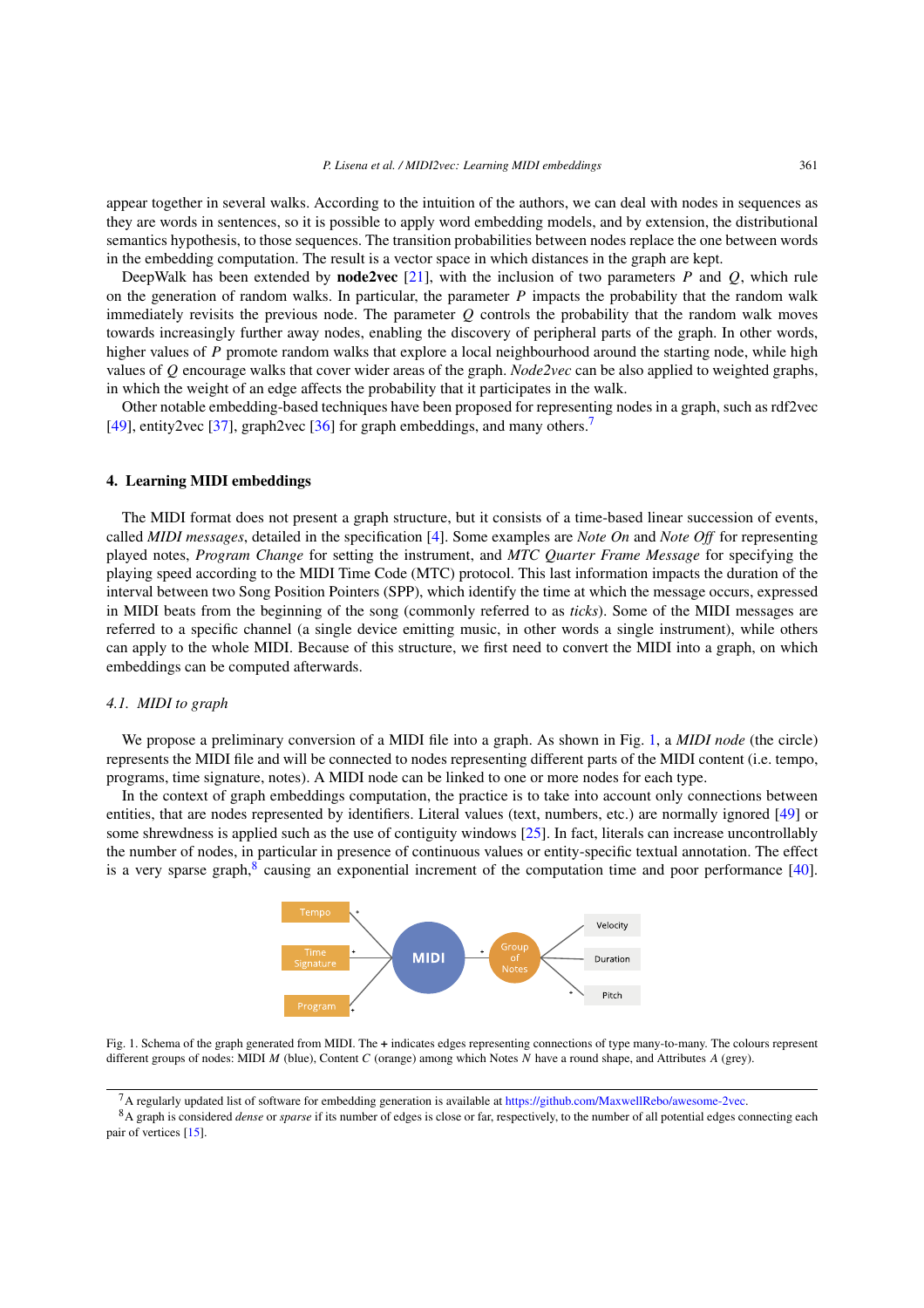In our case, the crucial information represented as continuous data (e.g. the tempo) can not be excluded from the embeddings. We opted for partitioning the continuous values in ranges, in order to insert their information in the graph, while limiting at the same time the number of nodes. We provide some details for each type of node in the following.

**Tempo**, computed in bpm (beats per minute). This value is computed from the MIDI tempo field (in microseconds per beat), according to the formula:

 $Tempo_{\text{bmm}} = 60000000/Tempo_{\text{midi}}$  (1)

The continuous values are then discretised in partitions, each one representing a range of 10 bpm. Example: tempo-11 represents the range of values  $110 \pm 5$  bpm.

Programs, representing the timbre of the channels, among the 128 different standard programs.<sup>9</sup> Example: program-0 is the Acoustic Grand Piano.

**Time signature** is the measure of how many beats are contained in each measure. It is represented as the concatenation of numerator and denominator. Example:  $\frac{4}{4}$  is represented as ts-4/4.

**Notes**, representing the pitches in the MIDI. The information about duration and co-occurrence of notes (e.g. in a chord) are not directly represented in the MIDI file. The duration is extracted by comparing successive *NoteOn* and *NoteOff* events sharing the same pitch and located on the same channel. Co-occurring notes can be detected by comparing the same category of events among all channels, selecting the ones with overlapping *Song Position Pointers* (SPP). To include this information in the graph while limiting the number of nodes and edges, we extract all groups of notes starting (i.e. with a *NoteOn* message) at the same SPP. A tolerance of 10 ms is applied for considering two notes simultaneous, to overcome eventual small differences due to MIDI recording. Each group is connected to:

- **–** the maximum duration of the notes in the group, discretised in classes of 100 ms. Example: the id duration-
- 3 represents the range  $300 \pm 50$  ms.
- **–** their average velocity. Example: velocity-1.
- **–** all the pitches, identified by their standard MIDI numbers. Example: note-57 is A-3.

Each group has an identifier that is deterministically computed from its content using a hash function. These groups are then linked to the relative MIDI node. This ensures that two identical groups of notes have the same identifier, linked to all MIDI nodes in which this group appears without any further effort.

MIDI2vec does not encode any information concerning time, in particular about sequences of notes occurring in the same channel. This information is undoubtedly relevant and crucial in music representation. Nevertheless, we decide to not include the time dimension in this experiment for two main reasons. First, the inclusion of order and sequentiality in a graph representation is not very common and few works addressed this topic so far [\[45](#page-19-20),[54\]](#page-19-21). Second, this would require some choices, among them the number of consecutive notes to be grouped and the opportunity of representing pauses in the graph or not. For this reason, we decided to consider the encoding of subsequent notes for future work.

The connections between nodes are mostly of type *many-to-many*, so that two involved nodes are potentially part of other instances of the same connection. Taking as an example the connections between Tempo and MIDI types, this means that a specific Tempo node may be linked to different MIDI – pieces sharing the same tempo – and a specific MIDI may be linked to different tempos – representing a tempo change in the track. Some connections can be instead of type *one-to-many*: this is the case of the Group of Notes, linked to exactly one Duration which is, in turn, connected to several Group of Notes. Two MIDI nodes are never directly connected. Tempo, programs, and time signature might change within a file; we register all of them as equal nodes.

Formally, we realise a graph  $G = (V, E)$ , where  $V = M \cup C \cup A$ . *M* corresponds to the set of MIDI files. *C* corresponds to the first level of MIDI content, including tempo, programs, time signature, and the set  $N \in C$ referring to groups of notes. *A* corresponds to the attributes of groups of notes, in particular to duration, velocity,

<span id="page-5-0"></span><sup>&</sup>lt;sup>9</sup>The full list of MIDI programs is available at [https://jazz-soft.net/demo/GeneralMidi.html.](https://jazz-soft.net/demo/GeneralMidi.html)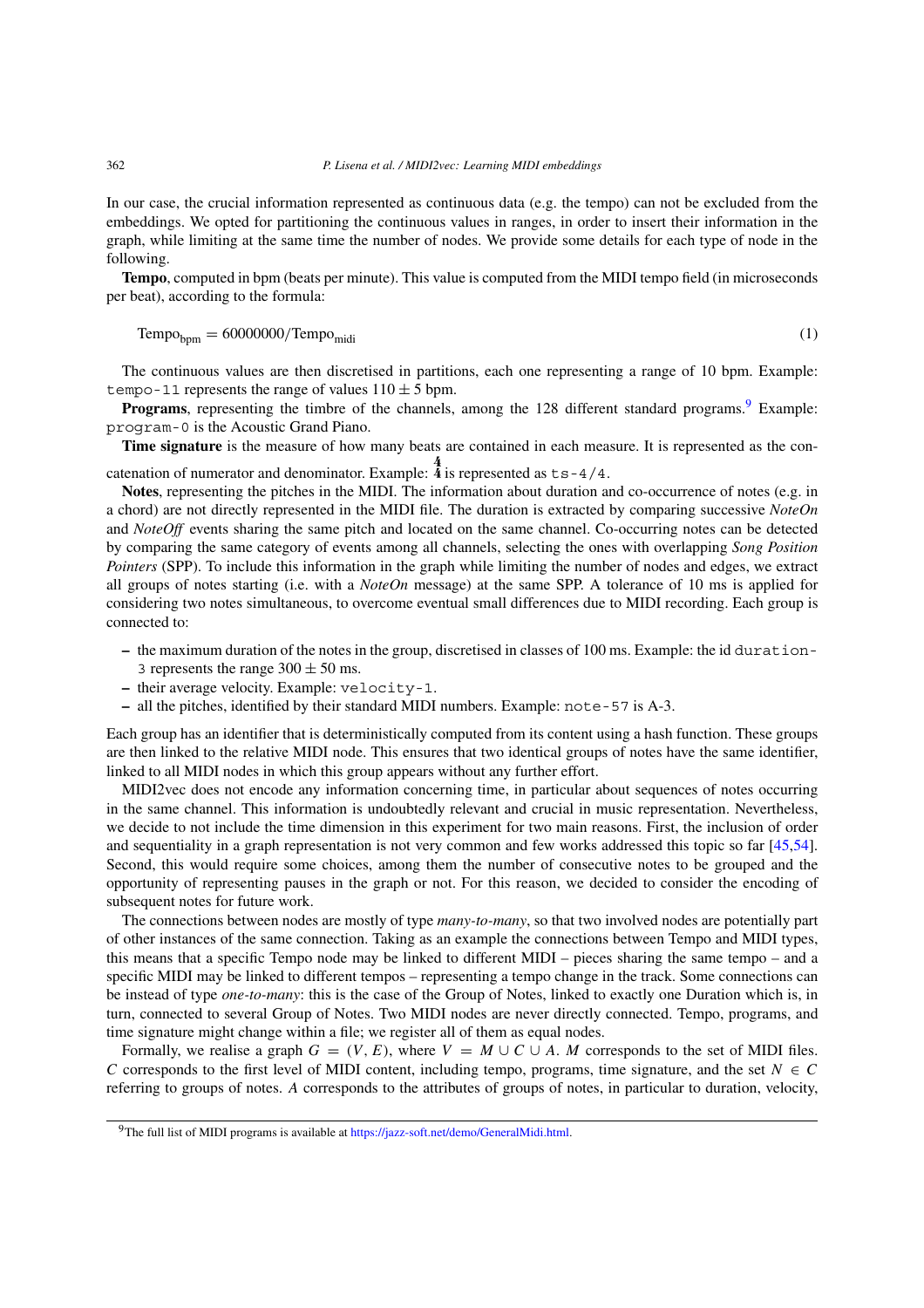

<span id="page-6-0"></span>Fig. 2. MIDI graph example, showing possible connections between MIDI #1, #2, and #3.

and pitch. The edges in  $E = E_M \cup E_N$  can belong to two types. An edge  $(m, c) \in E_M$  indicates that the MIDI  $m \in M$  has  $c \in C$  as part of its content; this category also includes edges  $(m, n)$  linking a MIDI *m* to a note group *n* ∈ *N* ∈ *C*. While  $(n, a)$  ∈  $E_N$  indicates that the group of notes  $n \in N$  has the attribute  $a \in A$ .

In Fig. [2,](#page-6-0) an excerpt of an example graph is provided, in particular showing the connections between MIDI files through complete note groups, single notes, duration, etc. In this kind of graph, two MIDI tracks sharing multiple chords (or other elements) will have more probability to appear in the same random walk. This representation aims to track at the same time the presence of specific chords and of quick and long notes, which can respectively characterise a more virtuous or lyrical composition.

The graph is saved in the edgelist format, which includes all couples of connected nodes. In the edgelist, each line of text represent an edge and contains the identifiers of the two involved nodes separated by blank spaces. In practice, the MIDI files are read and messages are sequentially converted and appended to the edgelist. This edgelist is the output of this first conversion and feeds the second part of the approach, described in the next section. Such obtained graph contains only information extracted from the MIDI content, not including any kind of external metadata.

#### *4.2. Graph to vectors*

Embeddings are computed on the output graph of the previous process with the *node2vec* algorithm. As more extensively written in Section [3](#page-3-0), the algorithm simulates random walks on the graph and computes the transition probabilities between nodes, which are mapped into the vector space. In other words, two MIDI files sharing programs, tempos, note groups are more likely to be part of the same random walk and consequently are more likely to be close in the computed embedding space.

In practice, each node in the graph is selected as the starting node for a random walk, occupying its first slot. The second slot will be occupied by one of the nodes directly linked to the first node, according to the probability function. Iteratively, every slot of the random walk will be occupied by one of the neighbours of the previous one. The number of walks to be produced for each node and their length are given parameters. These walks are then processed by *word2vec* as they are sentences. The graph configuration, with few properties and densely connected nodes, make us prefer an approach based on random walks – representing similarities between nodes' neighbourhoods – rather than those based on latent spaces of relations (e.g. TransE) [[20\]](#page-18-23).

Following this procedure, a 100-dimensions embedding vector is computed for each node (vertex) of the input graph. Each dimension of the vector cannot be attributed to a specific feature of the described item – for example, the tempo – but it rather represents latent features learned by the embedding algorithm. We apply a post-processing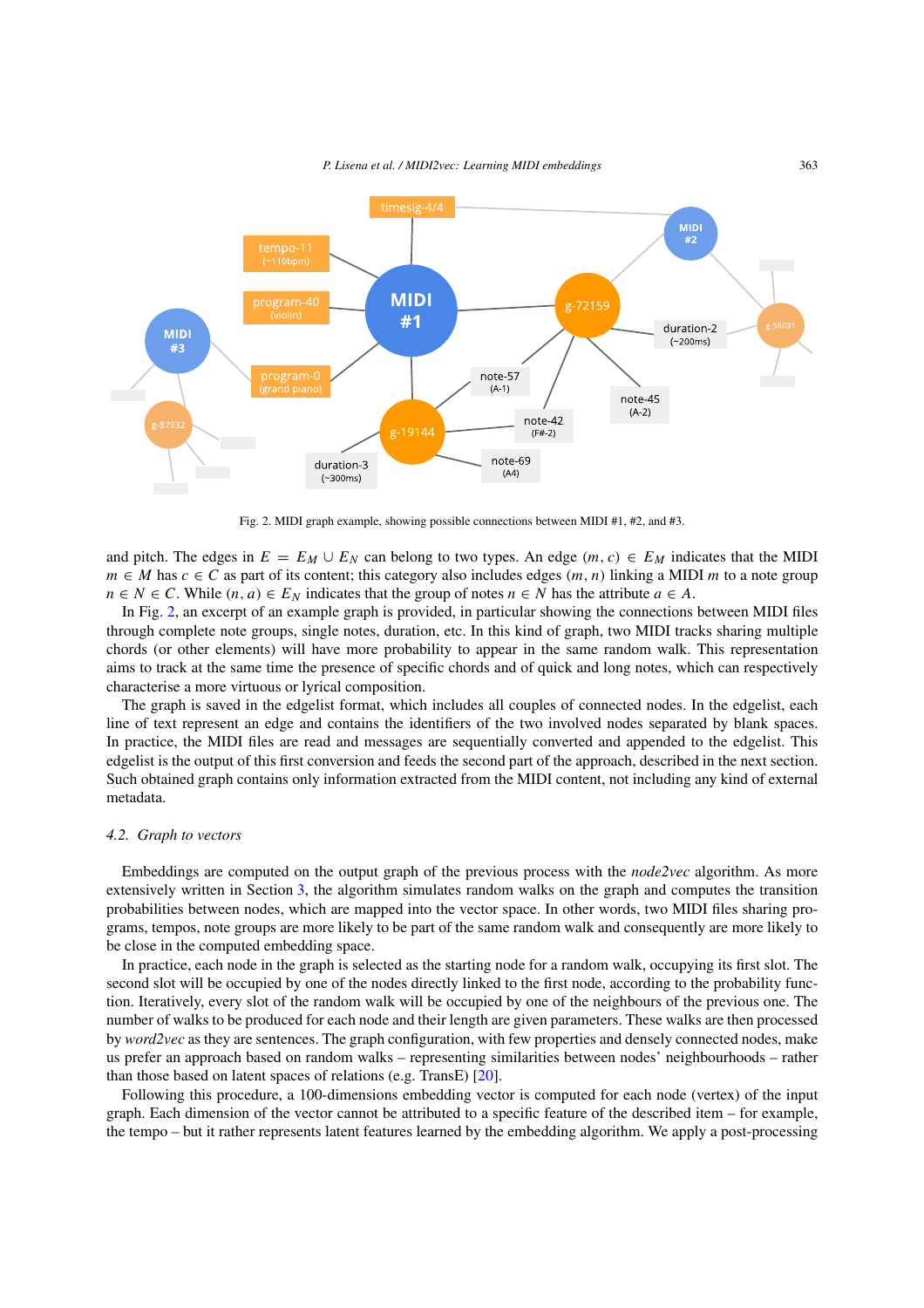step in order to keep only the vectors  $m \in M$  representing the MIDI files, excluding consequently all the nodes that refer to MIDI messages and attributes.

Such obtained vectors can be then used in input to algorithms, in tasks such as classification, clustering, and others. In the experiment which will be detailed in the following section, we will use such generated vectors in input to a neural network for classification. In particular, all vectors used in our experiment have been computed using the following configuration of *node2vec*: walk length = 10, number of walks = 40, window size = 5, number of iterations  $= 5$ ,  $p = 0.1$ , and  $q = 0.1$ . We opted for a relatively short walk length, balanced by a higher number of walks: this was due to the highly connected graph structure, in which longer walks would easily cover quite distant parts of the graph. This is consistent with a notion of musical locality, in which musically similar, recurring events typically appear close together. The rest of the parameters are similar to the default ones. We also published as open-source the library for producing MIDI embeddings at <https://git.io/midi2vec>.

# <span id="page-7-0"></span>**5. Evaluation**

We evaluate this strategy in relation to three different goals, involving three different MIDI datasets. These goals are detailed in the next sections and consist respectively in predicting the genre, some high-quality metadata, and some user-defined tags.

For each goal, we perform an experiment that relies on a common procedure. MIDI embeddings are generated on the dataset using MIDI2vec. A Feed-Forward Neural Network receives the MIDI embeddings as input (100 dimensions) in batches of size 32. The network is detailed in Fig. [3.](#page-7-1) The choice of a Feed-Forward NN is due to the fact that we do not capture the MIDI content as a temporal series – which would be necessary for working with CNN – but as a list of connections.

The set of labels used for training and testing changes according to each experiment. However, it is worth reminding the reader that those labels have not been used in the embedding task, and consequently, they are not directly included in the embedding information. The neural network consists of 3 dense layers. The hidden layers count [10](#page-7-2)0 neurons each and use  $ReLU^{10}$  as activation function. The output layer uses a sigmoid<sup>[11](#page-7-3)</sup> as activation function and has a number of neurons equal to the dimension of the vocabulary of labels, which is represented with one-hot



<span id="page-7-1"></span>Fig. 3. Scheme of the neural network.

<span id="page-7-2"></span><sup>10</sup>A rectified linear unit (ReLU) is a classic activation function in Deep Learning networks, which return 0 when the input is negative or the input value itself when it is positive. ReLU is widely used because of its simplicity and its empirically demonstrated fast convergence.

<span id="page-7-3"></span> $11$ The sigmoid function transforms the input *x* according to the formula:

$$
h_{\theta}(x) = \frac{1}{1 + e^{-\theta} x}
$$

It exists between 0 and 1, so it is widely used when probabilities are requested in output. Its step curve shape gives it a behaviour similar to the Heaviside step, but derivable for any input.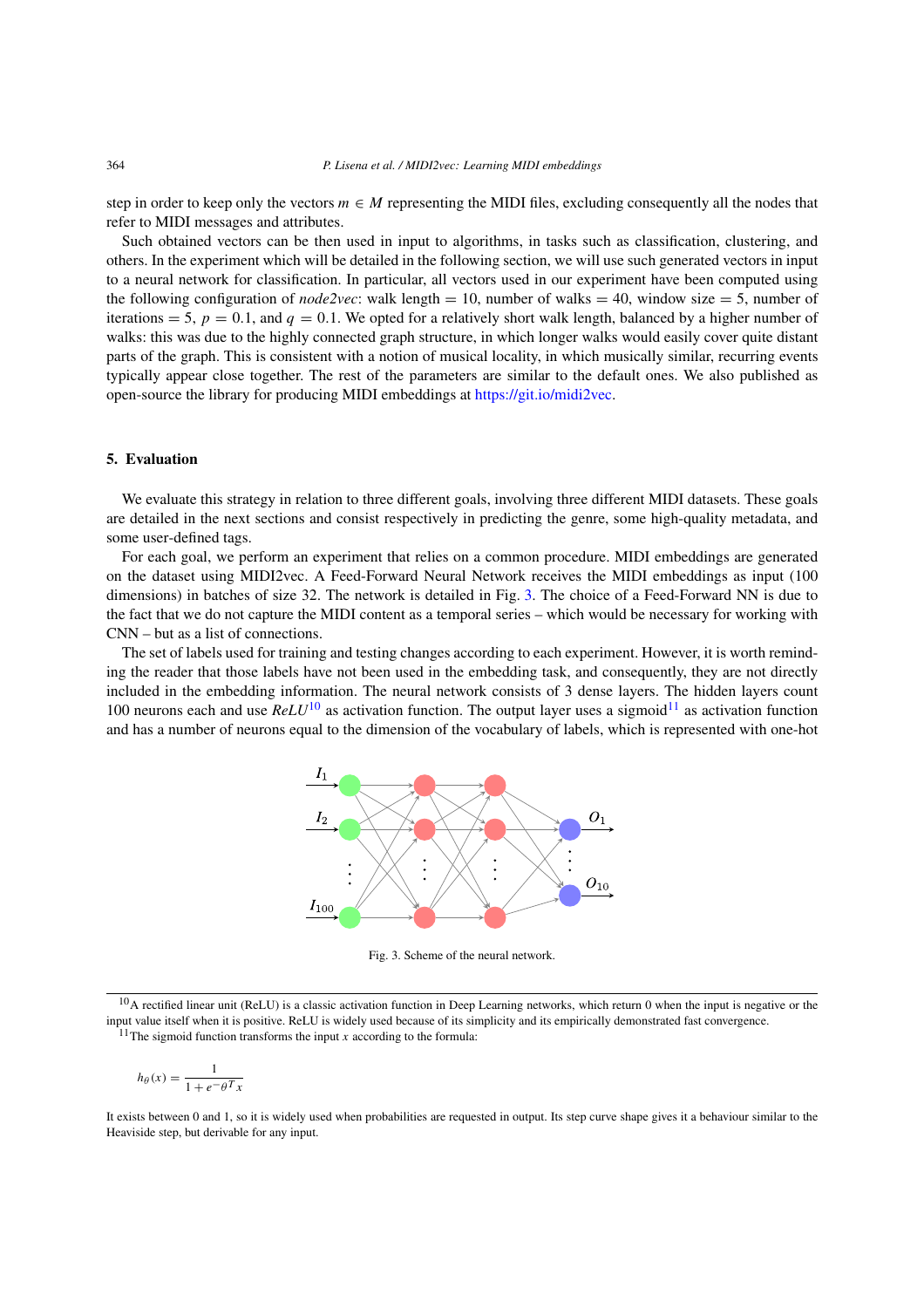encoding. We performed 10-fold cross-validation<sup>[12](#page-8-0)</sup> for training the neural network and we provide as final score the average of the accuracy<sup>[13](#page-8-1)</sup> computed on every fold.

For the first two goals (Section [5.1](#page-8-2) and [5.2](#page-11-0)), a further experiment requires a preliminary splitting of the dataset in 10 equal folds, in order to alternatively use 1 of them as test set and the remaining 9 as training set, implementing a complete 10-fold cross-validation (CCV). The embeddings are generated using exclusively the training set, while the vectors representing the MIDI files in the test set are computed *a posteriori* as the mean of the embeddings of their sibling elements in the graph (tempos, programs, note groups, time signatures). Even if this approach is not commonly applied and not equivalent to the result of embedding learning, we include this simplification to demonstrate how graph embedding information is generalisable to unseen data. In particular, we would like to prove that our system is not learning a hashing on the data but musically relevant features, demonstrating to not being a "horse" [\[56](#page-19-22)]. In the context of this experiment, the reported accuracy refers to the predictions on the test set generated by the neural network trained on the training set.

Currently, the library deals with the unpitched notes in MIDI Channel 10 (reserved to percussion by specification) as they have a pitch. When we ignore Channel 10 and use only programs representing pitched instruments, $14$  we empirically observe that the average scores remain substantially unchanged (less than 1% of difference), while the standard deviation is around 2% higher. For this reason, we report here only the performances obtained considering note events from all channels.

These experiments are available as notebooks at [https://git.io/midi-embs,](https://git.io/midi-embs) which contains also the plots included in this paper in high resolution. Furthermore, all edgelists and learned embeddings for each dataset are also published for supporting research reproducibility at [https://zenodo.org/record/5082300.](https://zenodo.org/record/5082300)

# <span id="page-8-2"></span>*5.1. Genre prediction*

In [\[30\]](#page-18-12), McKay et al. perform a genre classification task on a contextually published SLAC Dataset,  $15$  which contains 250 MIDI files classified according to a two levels taxonomy. The first level includes 5 genre labels (Blues, Classical, Jazz, Rap, Rock), while the second one further specialises each genre by 2 sub-genres, for a total of 10 sub-genre labels. The dataset is perfectly balanced among the classes. Figure [4](#page-9-0) shows a breakdown of the notes, instruments, tempo and time signature found in MIDIs of the SLAC dataset.

We perform a 5-class genre classification experiment as well as a 10-class experiment on the same dataset. In [[30\]](#page-18-12), the authors use different inputs for predicting the genre: symbolic music (S) –which is the MIDI content–, lyrics (L), audio (A), cultural features (C) (tags extracted from the Web) and the multi-modal combination of all of these features (SLAC). In particular, the symbolic information is organised around 111 features (1021 dimensions). Their work has been extended and improved in a more recent paper [\[31](#page-18-24)] including, among others, features about chords and simultaneous notes, for a total of 172 features (1497 dimensions). We will compare our approach with these works, taking into account these 5 variants of features being used. The results are reported in Table [1.](#page-9-1)

Our approach slightly outperforms [[30\]](#page-18-12) when only symbolic data are used in input (S), with an accuracy of 86% for 5-classes and 67% for 10-classes prediction. In addition, our method outperforms also other variants, namely lyrics (in both classes) and audio (in the 5-classes). The improvements made in [[31\]](#page-18-24) increase these scores by a few percentage points. We believe that the combination of melodic and chords features was crucial in this case and worth investigating in future work.

The same Table [1](#page-9-1) shows also the accuracy scores obtained with different variations of the complete model (ALL); these variations compute the embeddings on the sole notes nodes (\*N), program nodes (\*P), tempo nodes (\*T), and time signature nodes (\*TS). None of these single features reaches the accuracy score of their combination. It is not

<span id="page-8-0"></span> $12$ In 10-fold cross-validation, the dataset is split into 10 groups, choosing in sequence each of them as test set (10%) and the remaining 9 as training set (90%).

<span id="page-8-1"></span><sup>&</sup>lt;sup>13</sup>The definition of *accuracy* is "the closeness of agreement between a test result and the accepted reference value", i.e. the true value (ISO 5725-1).

<span id="page-8-3"></span><sup>14</sup>Musical instruments can be classified as *pitched*, producing recognisable notes in the musical scale (e.g. the piano), or *unpitched*, producing sounds of indefinite pitch (e.g. the cymbals).

<span id="page-8-4"></span><sup>15</sup>SLAC dataset: [http://jmir.sourceforge.net/Codaich.html.](http://jmir.sourceforge.net/Codaich.html)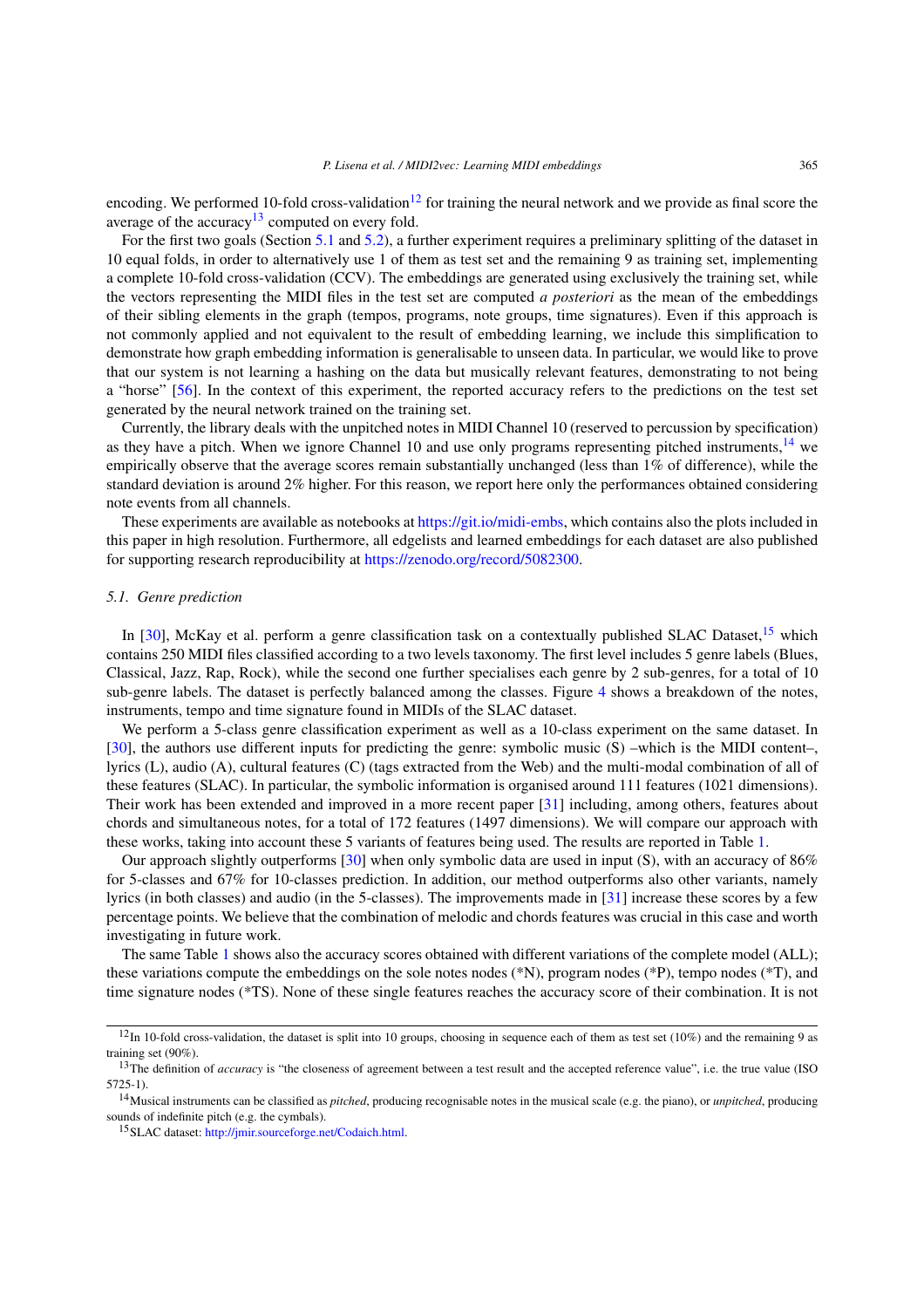

<span id="page-9-0"></span>Fig. 4. From left to right and top to bottom, notes, instruments, tempo and time signature of the MIDIs in the SLAC dataset (249 files). The average note is B3 (we have omitted all drum events in channel 10); the most frequent instruments (peaks) are acoustic grand piano, string ensemble 1, and distortion guitar. The average tempo is 203.16 bpm, estimated with [\[42](#page-19-23)]. The most common time signature is 4/4.

## Table 1

<span id="page-9-1"></span>Accuracy of the genre classification. The reported values are the average (and standard deviation) of the cross-fold validation. In \*N, \*P, \*T, \*TS the embeddings have been computed on the sole notes, programs, tempos and time signature, while ALL includes all of them and \*300 uses only the first 300 note-groups. Under CCV, the results of the complete cross-fold validation

| Approach               |             | 5 classes       | 10 classes         |
|------------------------|-------------|-----------------|--------------------|
| McKay et al.           | S           | 85%             | 66%                |
| 2010 [30]              | L           | 69%             | 43%                |
|                        | A           | 84%             | 68%                |
|                        | $\mathbf C$ | 100%            | 86%                |
|                        | <b>SLAC</b> | 99%             | 85%                |
| McKay et al. 2018 [31] |             | 93.2%           | 77.6%              |
| $MIDI2vec + NN$        | ALL         | 86.4% $(5.4\%)$ | 67.2% $(7.8\%)$    |
|                        | $^*N$       | $81.6\%$ (7.6%) | 62.4% $(9.9\%)$    |
|                        | $*P$        | 79.6% (6.8%)    | $61.6\%$ $(8.6\%)$ |
|                        | $*T$        | $27.2\%$ (9.5%) | 18.8% (9.2%)       |
|                        | $*TS$       | $25.6\%$ (9.2%) | $15.2\%$ (4.4%)    |
|                        | $*300$      | 79.2% (7.0%)    | 57.2% (12.5%)      |
|                        | <b>CCV</b>  | 76.8% (9.4%)    | 55.2% (6.5%)       |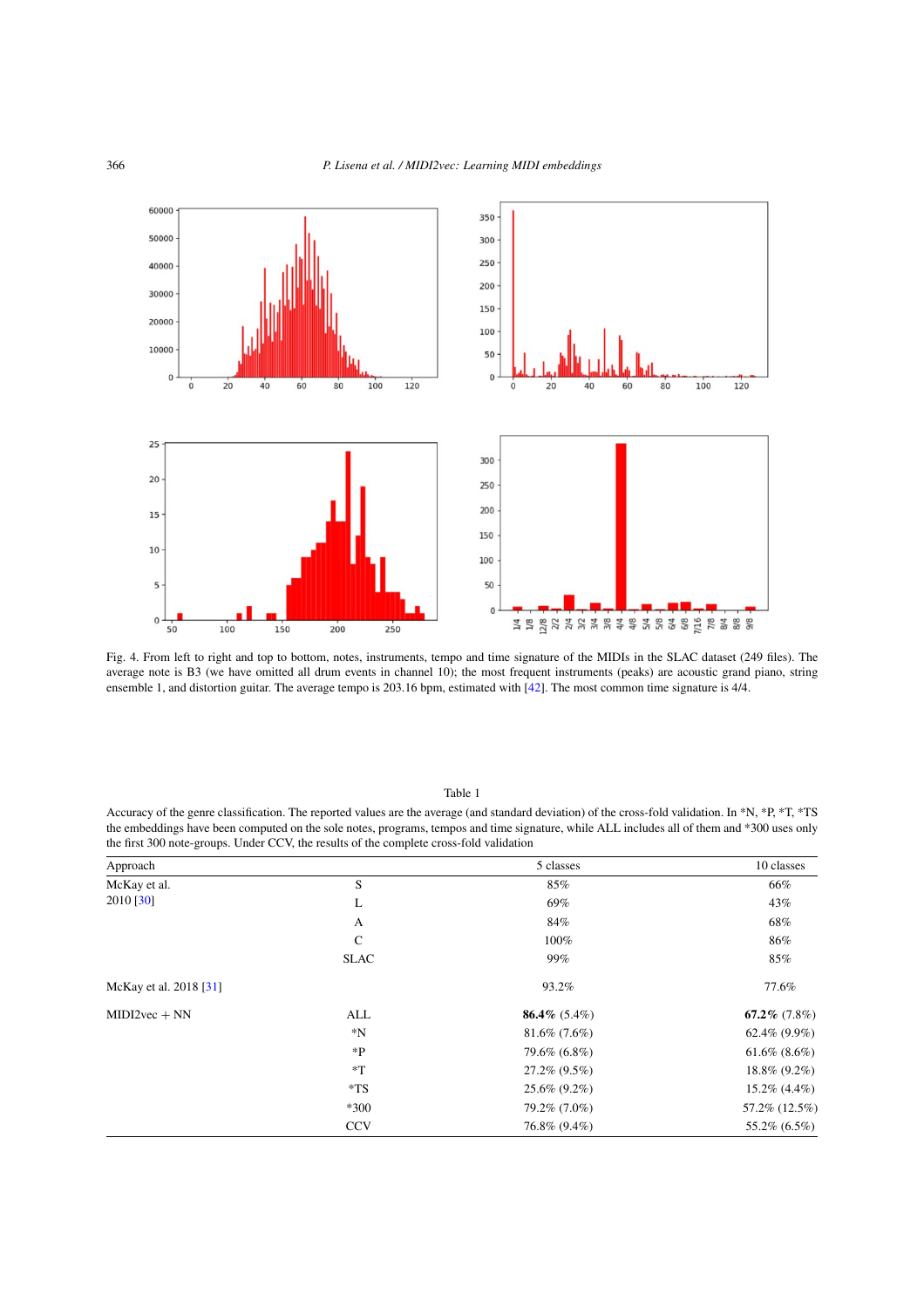

<span id="page-10-0"></span>Fig. 5. Confusion matrices of midi2vec predictions for the SLAC dataset.

surprising that \*N reaches the higher accuracy among those models, having been computed on a more populated graph – the number of *NoteOn*/*NoteOff* events is higher than any other kind of event. Moreover, this study proves the absence of correlation between mono-dimensional features (e.g. tempo) and the classes. Finally, we trained the embeddings on all features, but taking into account only the first 300 note groups (\*300). The experiment shows that reducing the number of vertexes in the graph causes lower accuracy scores.

Given the close results between the two best variations (ALL and \*N), we studied their statistical significance, to understand if these two variations are likely to have the same accuracy mean. In order to do so, we extracted a t statistic computed on a  $10 \times 10$ -fold cross-fold validation, according to [[6\]](#page-18-25). Applying this statistic to a Student's t-test, we obtain their p-values, comparing them with the common significance level  $\alpha = 0.05$ . For the 5 classes classification, the p-value of 0.048 suggests its statistical significance, while this is not confirmed with  $p = 0.079$ for the 10 classes case. However, the repeated experiments show always better results for ALL when looking at the average of each 10-fold shuffle, while may happen that \*N has punctual higher scores on single folds.

In the complete cross-fold validation (CCV) experiment, the accuracy scores are around 10% lower. This decrease is mostly due to the difference in computing the vectors of the nodes in the train set (embedding algorithm) and the test set (average of other nodes). However, the results are consistent with respect to ALL, suggesting that the system is learning relevant features rather than coincidentally building a smart hashing on the content.

Figure [5](#page-10-0) shows the confusion matrix between the real and the predicted values (configuration ALL). Even if there are no strong patterns, we can state that *Blues* is the genre that attracts more negative predictions. This is confirmed by what we see in Fig. [6,](#page-11-1) which contains a 2D visualisation of the vector space realised using the *t-Distributed Stochastic Neighbor Embedding* (t-SNE) algorithm<sup>[16](#page-10-1)</sup> [\[58](#page-19-24)]. The final result is obtained by minimising the differences in this probability when computed on the low-dimensional space with respect to the high-dimensional one. In this figure, items of the same genre look closer in the space, with the *Blues* tracks occupying the central part of the graph, partially overlapping with the area of other genres. Figure [5b](#page-10-0) confirms that sub-genres belonging to the same parent genre are easier to be confused.

<span id="page-10-1"></span><sup>16</sup>Similarly to Principal Components Analysis (PCA), t-SNE maps a high-dimensional space into a low-dimensional one. The algorithm computes the probability that a point A would choose point B as its neighbour, according to a Gaussian probability distribution centred at A.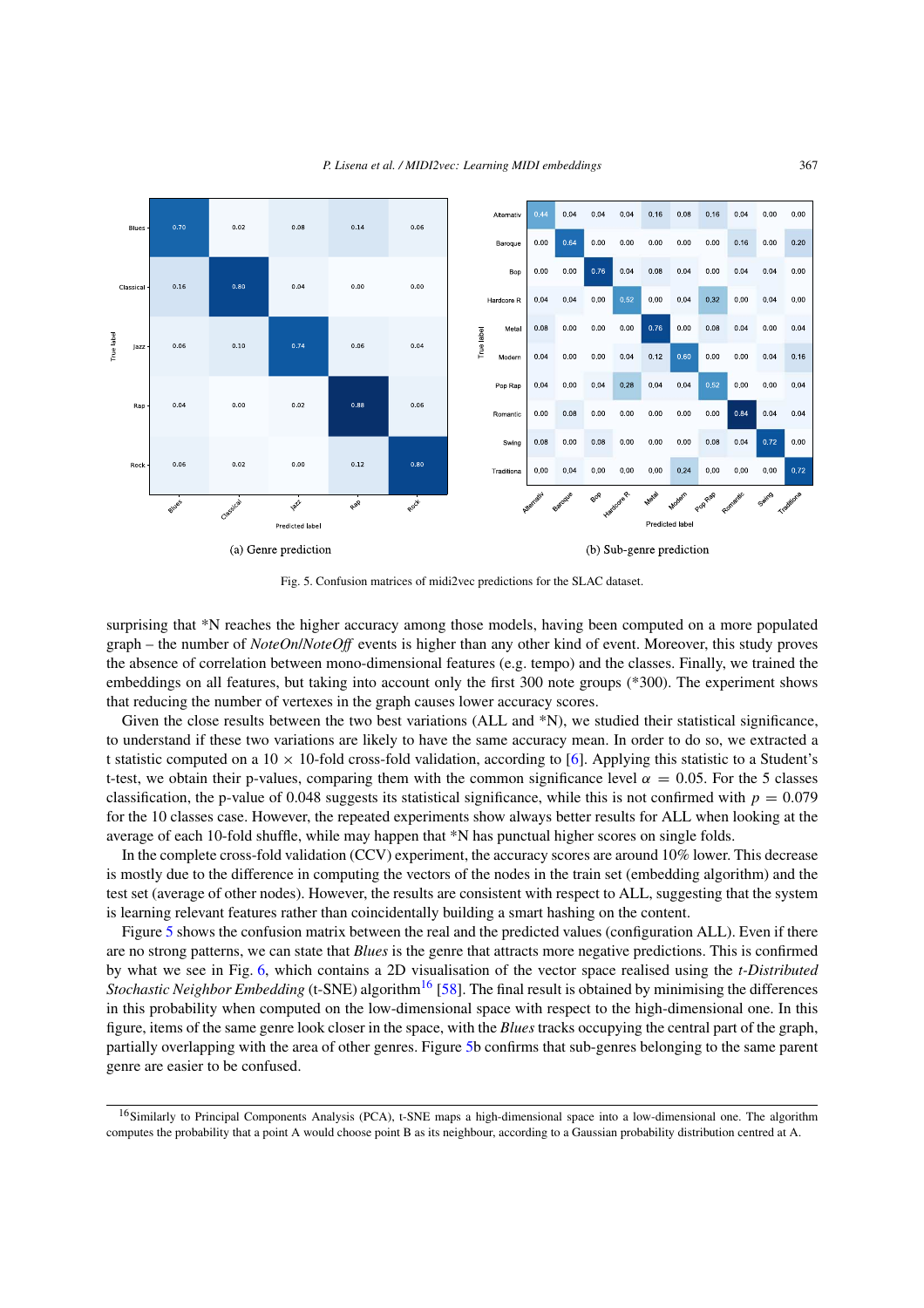

<span id="page-11-1"></span>Fig. 6. 2D representation of the embedding space learned by midi2vec from the SLAC dataset.

#### <span id="page-11-0"></span>*5.2. Metadata prediction*

This task consists in predicting a set of metadata from the MIDI, namely the *composer*, the *genre*, the *instrument* and the *movement*.

We started by downloading a corpus of 438 MIDI files from MuseData.<sup>17</sup> Those files refer to 139 classical music compositions, and each file can represent a specific movement. Figure [7](#page-12-0) shows a breakdown of the notes, instruments, tempo and time signature found in MIDIs of the MuseData dataset.

MuseData provides also some metadata, like the composer name, the scholar catalogue number, a label for the movement. In order to obtain further information (i.e. the genre and the played instruments), we have interlinked each composition against the DOREMUS knowledge base [[2\]](#page-17-1), a dataset specialised in classical music metadata.

The interlinking process consists of three successive steps:

- **–** interlinking of the composer through the exact match on the full name. This limits the candidates for the composition interlinking to the sole compositions of the interlinked composer;
- **–** interlinking of the composition through the exact match on the catalogue number;
- **–** if no catalogue number match is found, the titles are involved in the process. A title can often contain other kinds of information, such as key, instruments, opus number, etc. For example, the title "Symphony No. 3 in E-flat Major" contains the order number and the key. For this reason, titles are tokenised through empirical methods based on regular expressions to separate the different parts of the string, used as input of the Extended Jaccard Measure. [\[57](#page-19-25)]

Every composition can be linked to more than one MIDI file, in the case of works made of multiple movements. The movement labels have been cleaned by removing the order number, the key, the instruments and eventual comments in parentheses. For example, *"1. Allegro in E Major"* becomes simply *"Allegro"*.

The interlinking gives access to more specific metadata, mostly coming from controlled vocabularies [[28\]](#page-18-19), in particular composers (4 classes, i.e. Bach, Beethoven, Haydn, and Mozart), genres (10 classes), and instruments. For this last dimension, given the very large number of possibilities, we decided to reduce the number of classes to 6, including piano P, instrument (other than piano, including also small instrument ensembles) I, voice V, orchestra O, orchestra with voice O+V, and orchestra with instrumental soloist O+S. For instrument prediction, we excluded

<span id="page-11-2"></span><sup>&</sup>lt;sup>17</sup>The MuseData dataset is available on the old musedata website: [http://old.musedata.org.](http://old.musedata.org)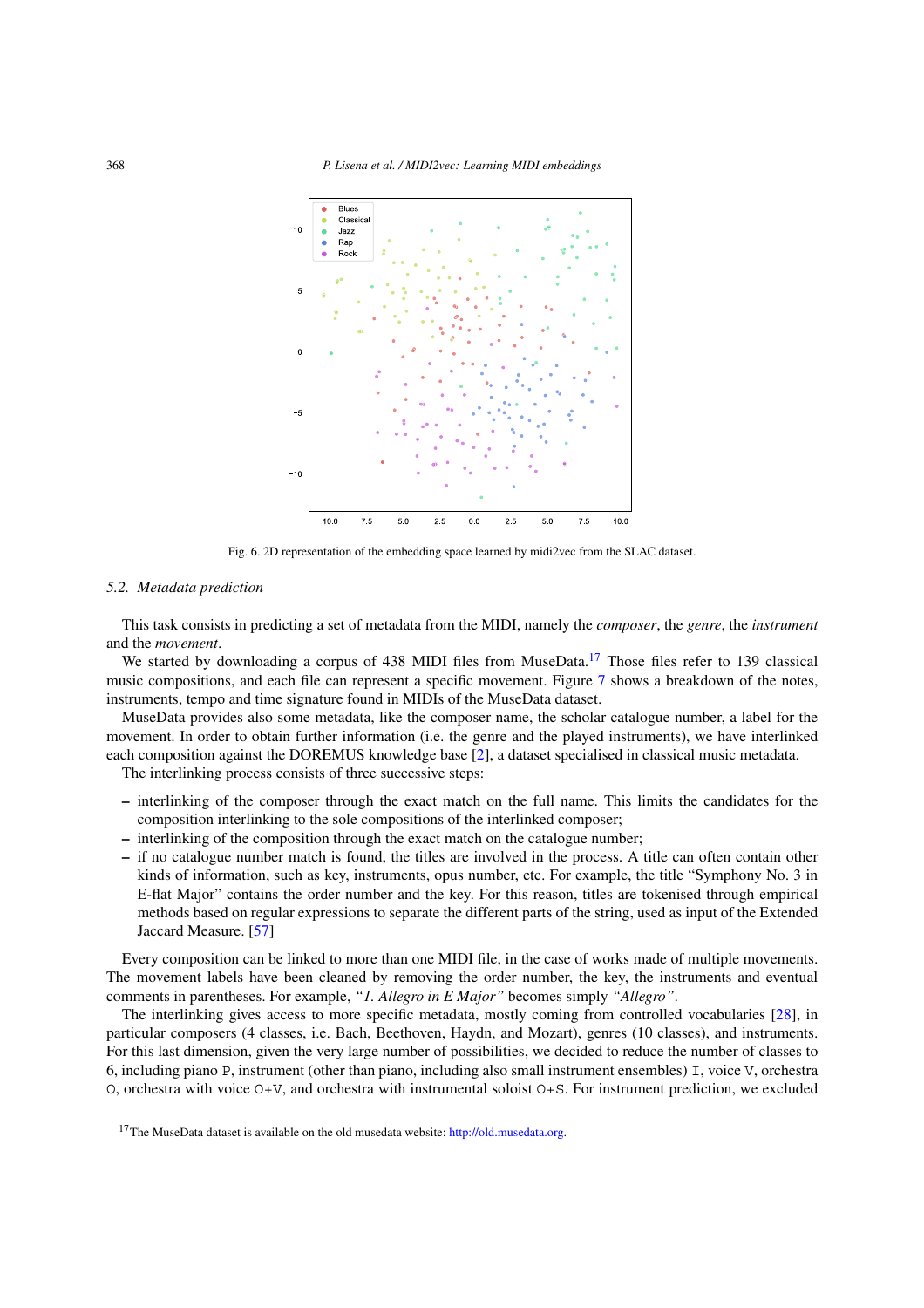

<span id="page-12-0"></span>Fig. 7. From left to right and top to bottom, notes, instruments, tempo and time signature of the MIDIs in the MuseData dataset (439 files). The average note is E4 (we have omitted all drum events in channel 10); the most frequent instruments (peaks) are string ensemble 1, the acoustic grand piano, and the harpsichord. The average tempo is 188.96 bpm, estimated with [\[42](#page-19-23)]. The most common time signature is 4/4, with 3/4 also relatively frequent.

<span id="page-12-1"></span>

| For each kind of metadata feature, the table reports the number of hems, the number of distinct classes, the average (and standard deviation)<br>accuracy score for midi2vec, midi2vec with complete cross-validation, iSymbolic |          |            |                  |               |                 |
|----------------------------------------------------------------------------------------------------------------------------------------------------------------------------------------------------------------------------------|----------|------------|------------------|---------------|-----------------|
| Feature                                                                                                                                                                                                                          | n. items | n. classes | midi2yec         | midi2yec CCV  | iSymbolic       |
| Composer                                                                                                                                                                                                                         | 438      |            | $90.4\%$ (5.8%)  | 88.9% (15.0%) | 78.7% (4.9%)    |
| Genre                                                                                                                                                                                                                            | 438      | 10         | $71.3\%$ (6.4%)  | 58.0% (16.6%) | 37.9% (9.3%)    |
| Instrument                                                                                                                                                                                                                       | 414      |            | $65.1\%$ (17.5%) | 48.6% (19.5%) | $46.1\%$ (8.6%) |

Table 2 For each kind of metadata feature, the table reports the number of items, the number of distinct classes, the average (and standard deviation)

from the input, 21 MIDI with unknown instrumentation and 3 others that did not fall into any of the previous classes, having a final source dataset of 414 items.

Movement  $335$  9 68.3% (12.7%) 54.9% (22.7%) 32.4% (6.6%)

Furthermore, we consider also the movement label as a feature to predict, considering only those which were occurring more than 10 times. Those labels include tempos (*Allegro*) and musical forms (*Prelude*), for a total of 9 distinct classes on 335 MIDI files. Some of these categories are loosely defined, but we consider them as-is since ambiguity is part of music information and therefore also part of the task. The dataset is not balanced among classes and has a strong presence of Bach works (76% of the total).

The final accuracy (average of all the fold scores) is reported in Table [2.](#page-12-1) The best results are achieved for composer and genre prediction, and good results can be observed for all metadata. Looking at the confusion matrices:

**–** For the composers, the best results belong to Bach (the most present in the dataset). The two Austrian composers Mozart and Haydn are not surprisingly quite confused with one another, belonging both to the Classi-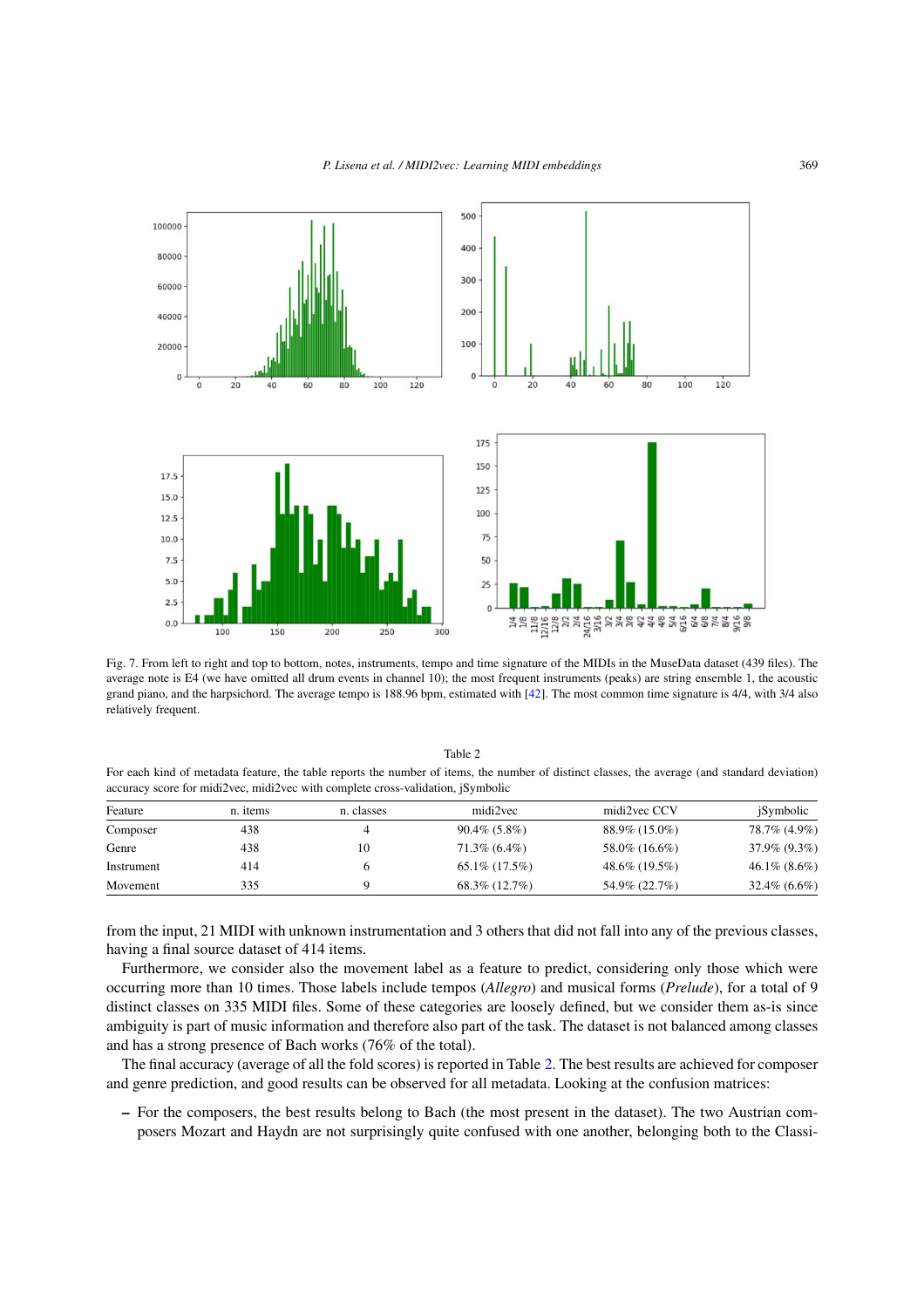

Fig. 8. Confusion matrices of midi2vec predictions for the MuseData dataset. For the instrument predictions (c), the labels are Instrument, Orchestra, Orchestra + Soloist instrument, Orchestra + Voice, Piano, Voice.

<span id="page-13-0"></span>cism, differently from Beethoven (Classic-Romantic) and Bach (Baroque) [\[51](#page-19-26)]. The score for Beethoven reflect its under-representation (only 10 tracks) in the dataset (Fig. [8](#page-13-0)a);

- **–** The genres are much more specific than the ones investigated in Section [5.1.](#page-8-2) As a consequence, the greatest confusion occurs between couples of very similar genres, such as [*concerto*, *symphony*] and [*prelude*, *prelude and fugue*] (Fig. [8](#page-13-0)b). Those genre groups are overlapping also in the t-SNE visualisation in Fig. [9](#page-14-0);
- **–** While the instrument prediction has great results in identifying works for orchestra, piano solo or small ensemble of instruments, it reveals some unreliable classification for voice-only pieces, probably due to the underrepresentation of the class in the dataset. In the same way, the approach is not able to distinguish compositions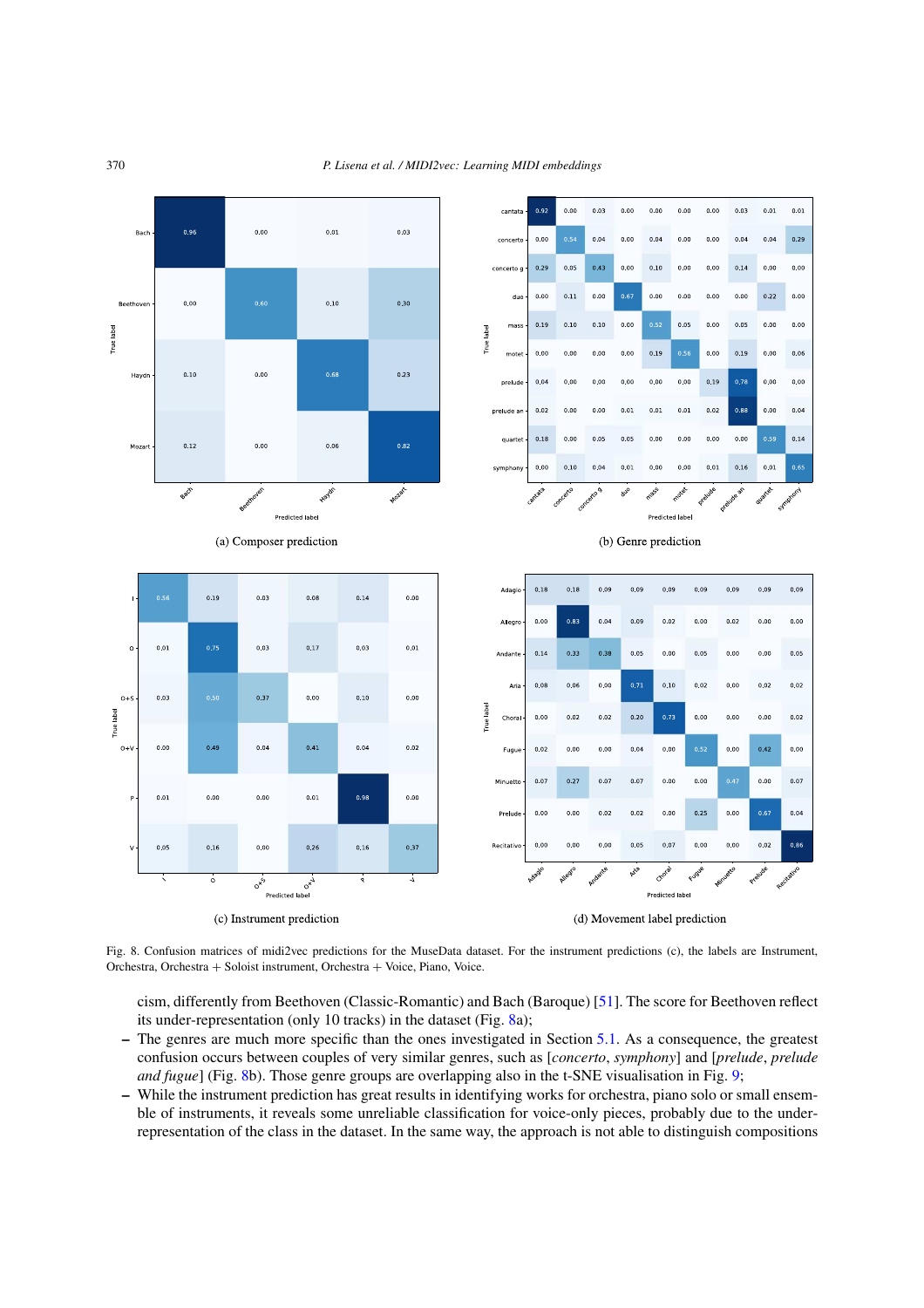

<span id="page-14-0"></span>Fig. 9. 2D representation of the embedding space learned by midi2vec from the MuseData dataset.

for orchestra, orchestra and voice, and orchestra and soloist, all classified under the class O (Fig. [8](#page-13-0)c). This point has an important impact on the accuracy, which is lower than other metadata (instrument and movement) with a higher number of classes but more net differences between them;

**–** Even if the movement labels include heterogeneous meaning, the network correctly predicts 7 over 10 items. Some confusion patterns can be spotted. The *Fugue* tag is often predicted as *Prelude*, on the other hand proving a correct genre prediction. The classes representing tempos (e.g. *Adagio* or *Tempo di Minuetto*) are often confused with the most represented class among them (*Allegro*). Some confusion is visible also between the two tags related to singing, *Aria* and *Choral* (Fig. [8d](#page-13-0)).

Also in this case, we lose some accuracy (around 12-15%) when applying the complete cross-validation strategy. To have a comparison, we replicated the classification experiment described in [\[31](#page-18-24)], applying to Musedata an SVM classifier trained on the feature vectors computed by *jSymbolic*.<sup>18</sup> The results show how the features extracted from midi2vec are more capable to discern overlapping classes – e.g. genres of classical music, movement labels. We remind the reader that, in the studied dataset, there is no balance between classes, which may otherwise give even more significant results.

### *5.3. Tag prediction*

The Lakh MIDI Dataset  $(LMD)^{19}$  $(LMD)^{19}$  $(LMD)^{19}$  is one of the biggest collections of MIDI which have been realised for research purposes [\[41](#page-19-5)]. An LMD-matched subset contains 31,034<sup>20</sup> MIDI aligned to entries of the Million Song Dataset, providing a set of metadata about the tracks, the albums and the artists. Figure [10](#page-15-0) shows a breakdown of the notes, instruments, tempo and time signature found in MIDIs of the Lakh dataset.

We extracted from LMD-matched two kinds of tags, coming respectively from MusicBrainz<sup>21</sup> and The Echo Nest[.22](#page-14-5) The former group is a mix of terms that may refer to genres – i.e. *classic pop* – or to nationalities – *British* –

<span id="page-14-1"></span><sup>&</sup>lt;sup>18</sup>We also used the jSymbolic vectors in combination with a Neural Network, but obtaining worse performance scores.

<span id="page-14-2"></span><sup>19</sup>Lakh MIDI Dataset: <https://colinraffel.com/projects/lmd/>.

<span id="page-14-3"></span><sup>&</sup>lt;sup>20</sup>The LMD website declares that LMD-matched includes 45,129 MIDIs. However, only 31,034 of them have metadata within an HDF5 file.

<span id="page-14-4"></span><sup>21</sup>MusicBrainz: [https://musicbrainz.org/.](https://musicbrainz.org/)

<span id="page-14-5"></span><sup>22</sup>The Echo Nest: [http://the.echonest.com/.](http://the.echonest.com/)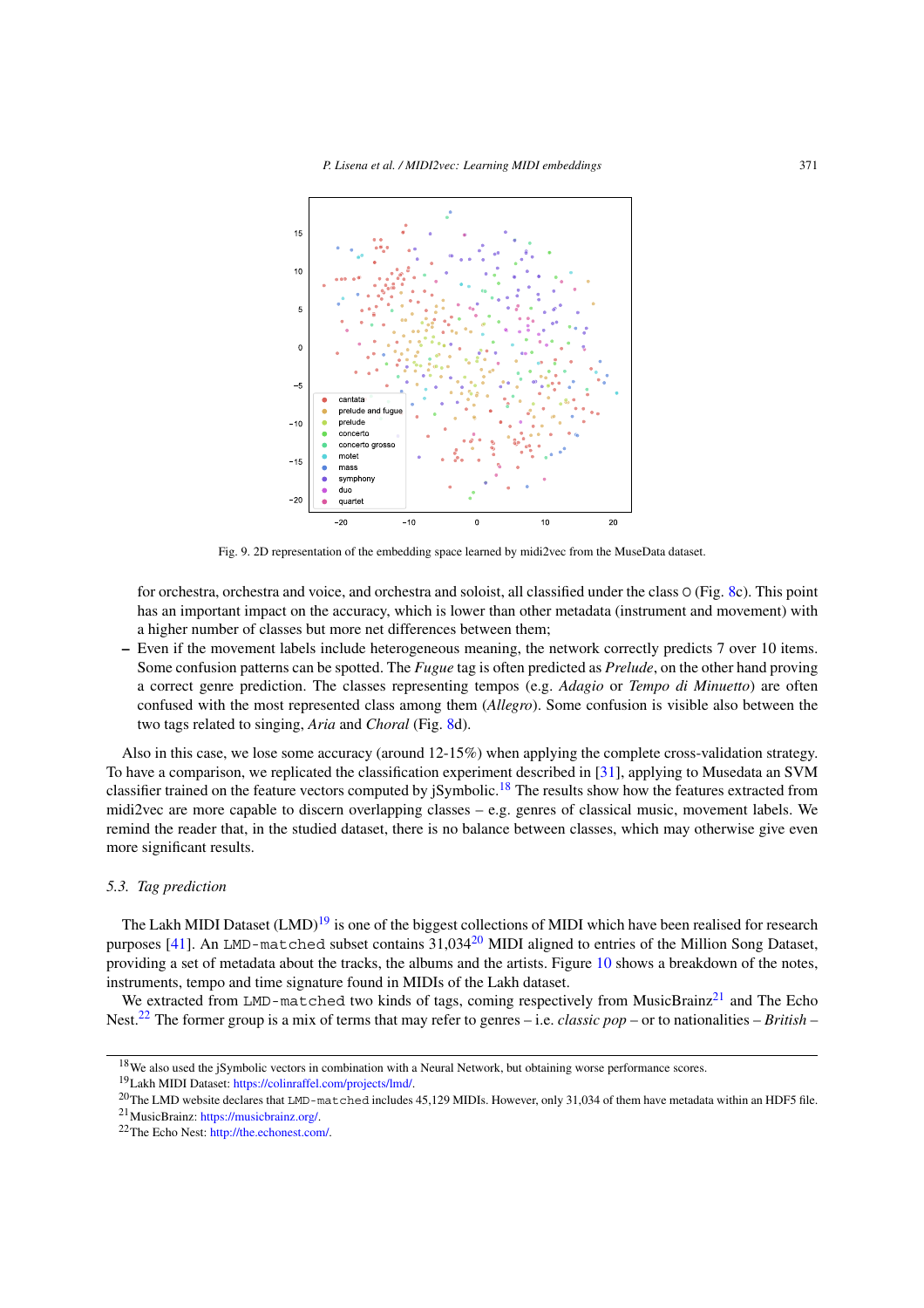

<span id="page-15-0"></span>Fig. 10. From left to right and top to bottom, notes, instruments, tempo and time signature of the MIDIs in the Lakh dataset (31,036 files). The average note is B3 (we have omitted all drum events in channel 10); the most frequent instruments (peaks) are the acoustic grand piano, string ensemble 1, and acoustic guitar (steel). The average tempo is 213.15 bpm, estimated with [[42\]](#page-19-23). The most common time signature is 4/4; 2/4 is also relatively frequent.

Table 3 For each kind of tag feature, the table reports the number of items, the number of distinct classes, the average (and standard deviation) accuracy score for midi2vec and jSymbolic

<span id="page-15-1"></span>

| Feature     | n. <i>items</i> | n. classes | midi2vec           | <i>i</i> Symbolic |
|-------------|-----------------|------------|--------------------|-------------------|
| MusicBrainz | 2400            | 48         | $39.7\% (2.8\%)$   | $3.7\%$ $(1.4\%)$ |
| EchoNest    | 6800            | 136        | $32.5\%$ $(1.9\%)$ | 1.4% (0.4%)       |

while the latter group is more homogeneous in representing genres. Both kinds of tags refer more to the artist rather than to the exact track.

Differently from the experiment in Section [5.2](#page-11-0), the size of the dataset allows to further filter the data to extract a balanced dataset. In particular, we select all distinct classes which are represented by at least 50 instances. For each of these classes, we randomly select 50 instances. Table [3](#page-15-1) shows the accuracy for the predictions, measured through 10-fold cross-validation, together with the number of classes (distinct tags) against which we run the classification. In addition, in the table are reported the accuracy scores obtained by an SVM classifier built on top of jSymbolic. The comparison of these results reveals that latent features can largely boost the performance in tag classification, with evident benefit in real-world scenarios like automatic tag prediction.

The confusion matrices are shown in Fig. [11](#page-16-1). Among the most wrongly predicted MusicBrainz classes, we find a strong presence of nationality tags (*British*, *Italian*, *UK*, etc.). The consistent number of classes make complicate to detect patterns in the confusion matrix, in which the best values are however concentrated in the diagonal of corrected predictions. To overcome this issue, we report in Table [4](#page-16-2) the most frequent wrong predictions. For MusicBrainz tags, the list includes loosely defined genres (*easy listening*, *ccm*), one evident error (line 6.), together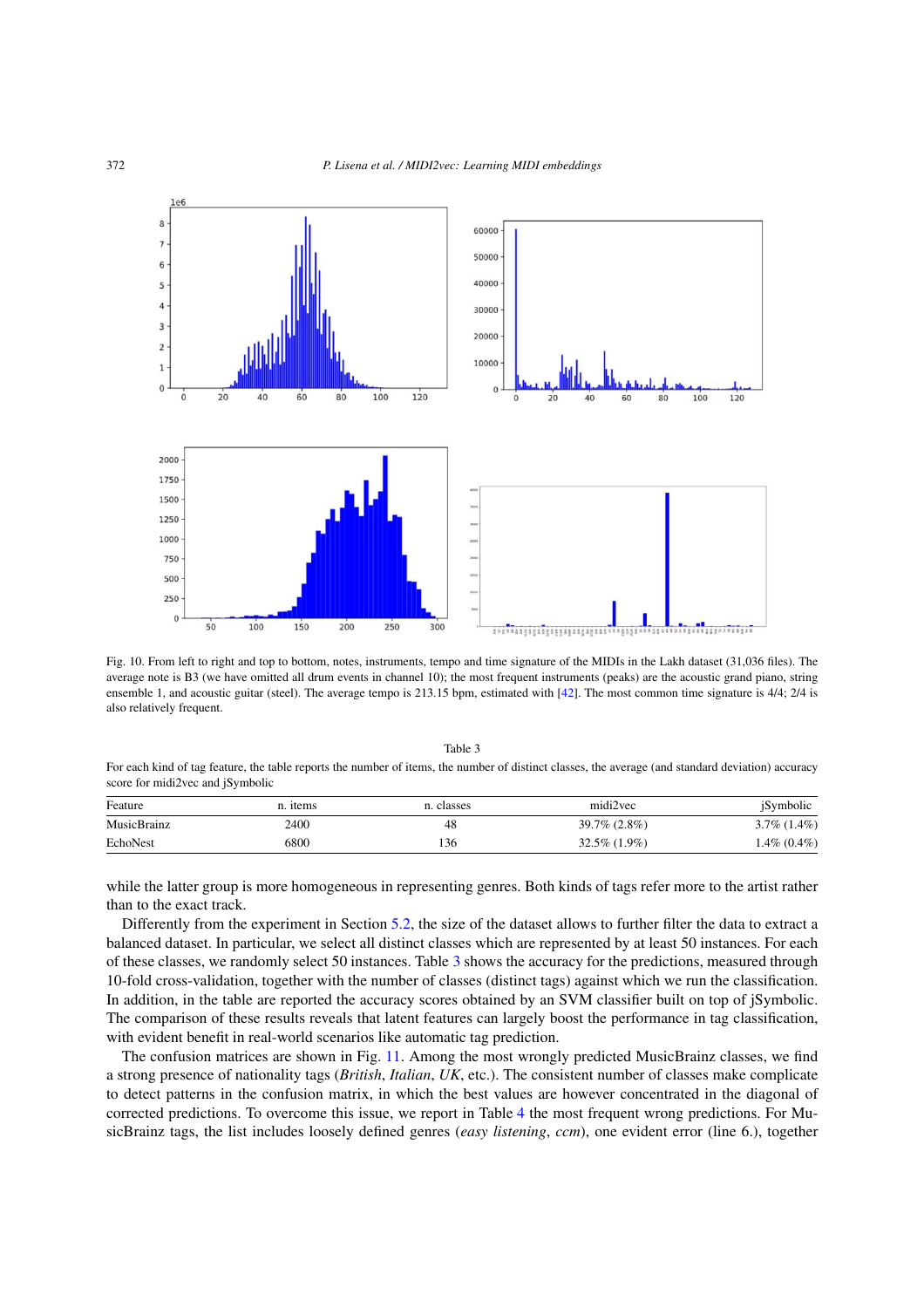

<span id="page-16-1"></span>Fig. 11. Confusion matrices of midi2vec predictions for the Lakh dataset.

<span id="page-16-2"></span>

| Table 4                                                                                                          |  |
|------------------------------------------------------------------------------------------------------------------|--|
| Most frequent prediction errors for tag classification, with the percentage of cases over the total of the class |  |

|                    | Tag | Ground truth       | Predicted        | $\%$ |
|--------------------|-----|--------------------|------------------|------|
| <b>MusicBrainz</b> | 1.  | ballad             | folk rock        | 12   |
|                    | 2.  | blues-rock         | ccm              | 12   |
|                    | 3.  | classic rock       | british invasion | 12   |
|                    | 4.  | cool jazz          | ccm              | 10   |
|                    | 5.  | easy listening     | classic rock     | 12   |
|                    | 6.  | flamenco           | british invasion | 12   |
|                    | 7.  | folk rock          | ballad           | 10   |
| EchoNest           | 8.  | orchestra          | requiem          | 10   |
|                    | 9.  | progressive trance | hard trance      | 10   |
|                    | 10. | ragtime            | jazz             | 10   |
|                    | 11. | requiem            | orchestra        | 10   |
|                    | 12. | techno             | tech house       | 10   |

with couples of tags that can be considered similar or overlapping (1., 3., 7.). Looking at EchoNest tags, all pairings are meaningful, involving similar or related genres. This data gives us more confidence that the neural network is learning music-relevant features, which are well represented through graph embeddings.

## <span id="page-16-0"></span>**6. Conclusion and future work**

In this paper, we hypothesise that symbolic music content in MIDI files, and its embedding representation in vector space, are a powerful tool for automated metadata classification tasks. Traditionally, applications of machine learning to this problem have encountered limitations in feature selection, and more recent embedding-based techniques have been only used for other tasks (e.g. music generation) or on different data (e.g. music metadata). In this paper, we propose MIDI2vec, a method to represent MIDI content as a graph and, subsequently, in a vector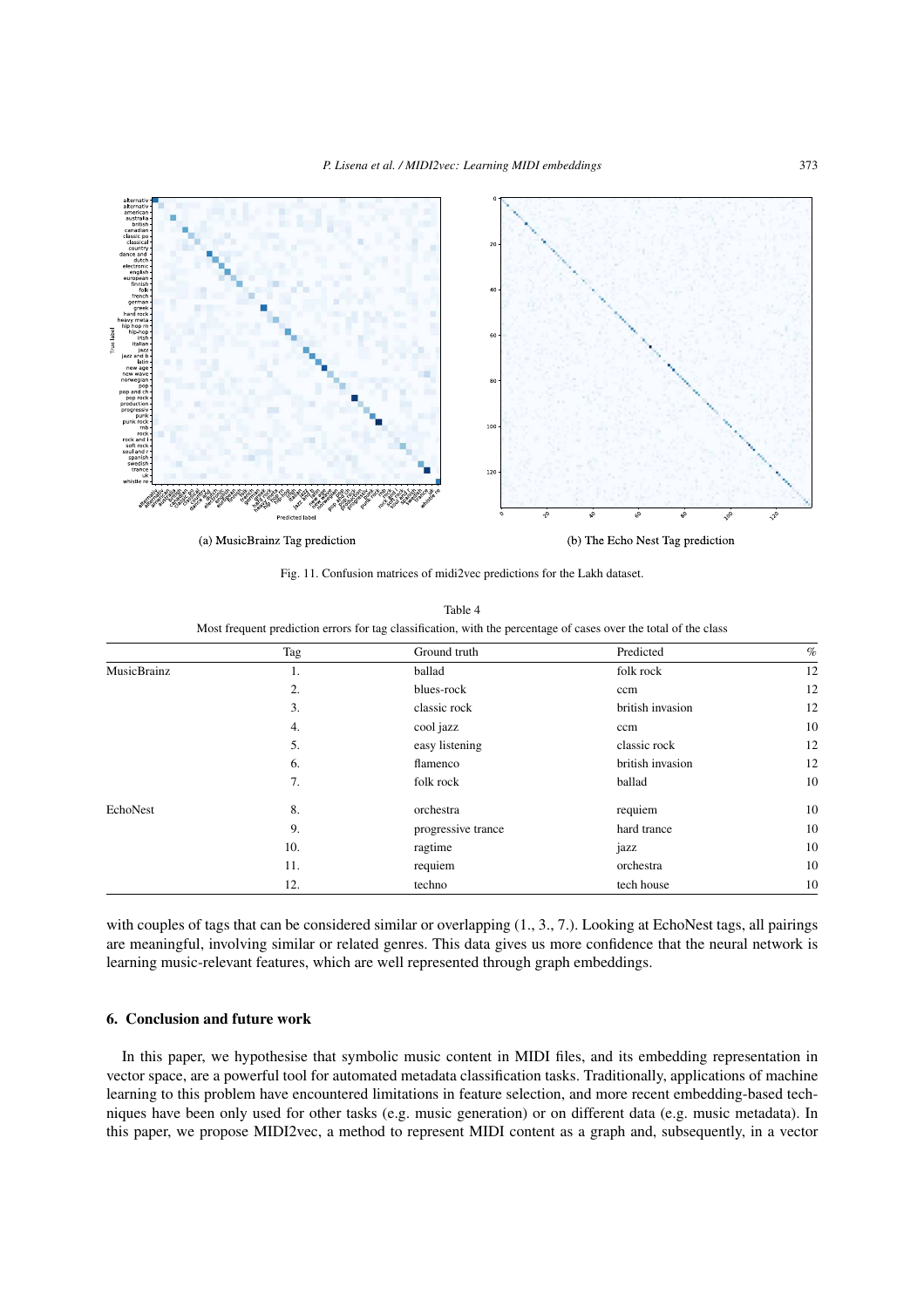space through learning graph embeddings. We gather evidence that our hypothesis holds: MIDI2vec embeddings were successful in metadata classification, obtaining comparable performances to state-of-art methods based on feature extraction from symbolic music, with the added advantages of scalability, automating feature engineering, and reducing the required dimensions by one order of magnitude.

We plan on improving this work in various ways. Even if experiments revealed that the impact of unpitched notes in Channel 10 is minimal, we intend to assign a separated branch of the graph to percussion notes in the future, in order to distinguish them from the other ones while still taking them into account, with the goal of improving the overall performance.

Being transformed into a flat graph, the MIDI content loses in MIDI2vec all time-based information, with the only exception of simultaneity. Given the importance of melodic patterns in a music piece, future work would investigate how this work can deal with note sequences. We plan to investigate a few different strategies. First, sequences of notes may be encoded similarly to the simultaneous notes groups and included in MIDI2vec as a fifth node type. A second strategy may rely upon the inclusion in the graph embedding process of sequence embeddings like Sequence Graph Transform (SGT), which is capable of short- and long- term sequence features [[45\]](#page-19-20). It is possible to think of MIDI file as a *temporal graph*, in which the information (currently played notes, tempo, playing instruments, etc.) evolves over time, and apply to such a graph temporal node embeddings strategies [[54\]](#page-19-21). The instrument information (program) can be also combined with the pitch one, for describing the notes in all aspects.

Another study may combine MIDI2vec with other feature extraction techniques – e.g. the previously cited  $[31]$  $[31]$ – in an ensemble system, to exploit the best of the two methods. Finally, we would like to investigate if the learned features can be employed in predicting other kinds of data, for example the category of a videogame (adventure, shooting, fighting) from a dataset of soundtracks in MIDI [\[16](#page-18-26)].

A MIDI ontology and a corpus of over 300 thousand MIDI in RDF format have been presented in [[33\]](#page-19-27). Despite being an interesting target for MIDI2vec, the extraction of crucial information (like the duration of a note) from the dataset is hard. In the current version, the ontology faithfully reproduces the event structure of the MIDI files, while significant edges – e.g. among simultaneous notes or consecutive events – are missing. Still, the MIDI2vec approach does not exploit edges between consecutive groups of notes, while they may potentially impact the performances. We plan to extend or map the MIDI ontology to solve this issue and enable MIDI2vec for working on such corpus, e.g. to perform link discovery and knowledge graph completion. In particular, crowdsourcing strategies on these resources may be applied to create large annotated datasets to use as ground truth. Moreover, it would be interesting to extend this approach to other symbolic music notation formats, namely MusicXML.

According to some intuition from other works in the genre classification field [\[9\]](#page-18-4), the computation should not necessarily involve the full length of the track. Experiments with different time spans or sample sizes among the graph edges can help in detecting a trade-off between the performances and the embedding computation time. Recent approaches for including literal values in graph embeddings [\[11](#page-18-27),[27\]](#page-18-28) could be included in MIDI2vec, to avoid any arbitrary choice that value-partitioning implies. Finally, we will use MIDI2vec in more applied contexts, such as the task of knowledge graph completion in knowledge bases with incomplete metadata entries [[34\]](#page-19-0).

## **Acknowledgements**

This work is partly supported by the CLARIAH project funded by the Dutch Research Council NWO. This work is part of a project that has received funding from the European Union's Horizon 2020 Research and Innovation Programme under grant agreement No. 101004746 (Polifonia: a digital harmoniser for musical heritage knowledge, H2020-SC6-TRANSFORMATIONS).

## **References**

- <span id="page-17-0"></span>[1] R. Abboud and J. Tekli, MUSE prototype for music sentiment expression, in: *IEEE International Conference on Cognitive Computing (ICCC)*, San Francisco, CA, USA, 2018, pp. 106–109. doi:[10.1109/ICCC.2018.00023](https://doi.org/10.1109/ICCC.2018.00023).
- <span id="page-17-1"></span>[2] M. Achichi, P. Lisena, K. Todorov, R. Troncy and J. Delahousse, DOREMUS: A graph of linked musical works, in: *17th International Semantic Web Conference (ISWC)*, Monterey, CA, USA, 2018. doi[:10.1007/978-3-030-00668-6\\_1.](https://doi.org/10.1007/978-3-030-00668-6_1)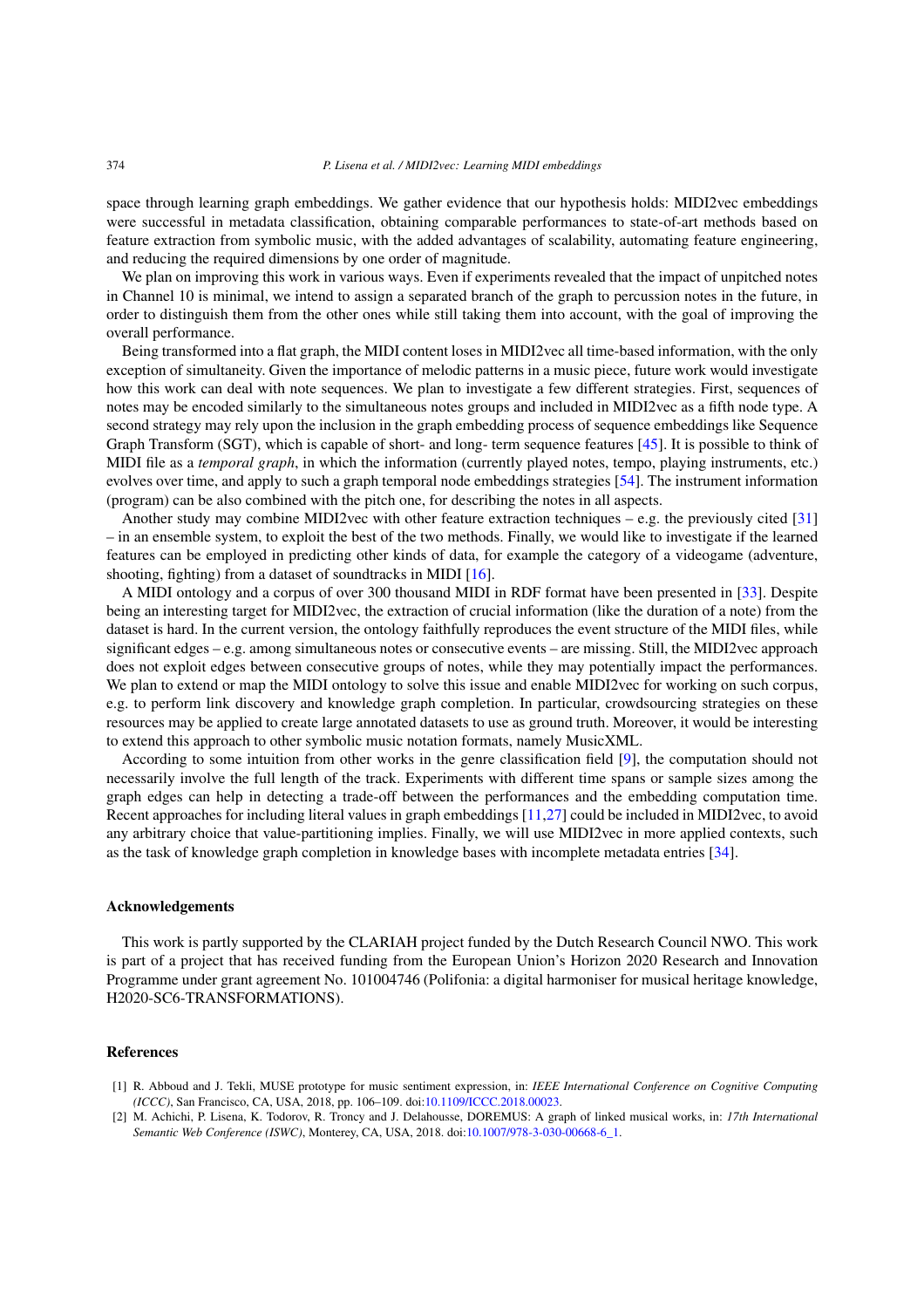- <span id="page-18-16"></span>[3] A. Allik, G. Fazekas and M.B. Sandler, An ontology for audio features, in: *17th International Society for Music Information Retrieval Conference (ISMIR)*, New York, NY, USA, 2016.
- <span id="page-18-2"></span>[4] M.M. Association, The complete MIDI 1.0 detailed specification, Los Angeles, CA, USA, pp. 1996–2014, Technical Report, MIDI Manufacturers Association, <https://www.midi.org/specifications/item/the-midi-1-0-specification>.
- <span id="page-18-1"></span>[5] D. Bogdanov, N. Wack, E. Gómez Gutiérrez, S. Gulati, P. Herrera Boyer, O. Mayor, G. Roma Trepat, J. Salamon, J.R. Zapata González and X. Serra, Essentia: An audio analysis library for music information retrieval, in: *14th International Society for Music Information Retrieval Conference (ISMIR)*, Curitiba, Brazil, 2013.
- <span id="page-18-25"></span>[6] R.R. Bouckaert and E. Frank, Evaluating the replicability of significance tests for comparing learning algorithms, in: *Advances in Knowledge Discovery and Data Mining (PAKDD)*, H. Dai, R. Srikant and C. Zhang, eds, Springer, Berlin, Heidelberg, 2004, pp. 3–12. ISBN 978-3-540-24775-3. doi[:10.1007/978-3-540-24775-3\\_3.](https://doi.org/10.1007/978-3-540-24775-3_3)
- <span id="page-18-17"></span>[7] M. Buffa, E. Cabrio, M. Fell, F. Gandon, A. Giboin, R. Hennequin, F. Michel, J. Pauwels, G. Pellerin, M. Tikat and M. Winckler, The WASABI dataset: Cultural, lyrics and audio analysis metadata about 2 million popular commercially released songs, in: *18th Extended Semantic Web Conference (ESWC) – Resources Track*, Springer International Publishing, Cham, 2021, pp. 515–531. doi[:10.1007/978-3-](https://doi.org/10.1007/978-3-030-77385-4_31) [030-77385-4\\_31.](https://doi.org/10.1007/978-3-030-77385-4_31)
- <span id="page-18-0"></span>[8] M.A. Casey, R. Veltkamp, M. Goto, M. Leman, C. Rhodes and M. Slaney, Content-based multimedia information retrieval: Current directions and future challenges, *Proceedings of the IEEE* **96**(4) (2008), 668–696. doi:[10.1109/JPROC.2008.916370](https://doi.org/10.1109/JPROC.2008.916370).
- <span id="page-18-4"></span>[9] Z. Cataltepe, Y. Yaslan and A. Sonmez, Music genre classification using MIDI and audio features, *EURASIP Journal on Advances in Signal Processing* **2007**(1) (2007), 036409. doi[:10.1155/2007/36409.](https://doi.org/10.1155/2007/36409)
- <span id="page-18-3"></span>[10] O. Celma and X. Serra, FOAFing the music: Bridging the semantic gap in music recommendation, *Web Semantics: Science, Services and Agents on the World Wide Web* **6**(4) (2008), 250–256. doi[:10.1016/j.websem.2008.09.004.](https://doi.org/10.1016/j.websem.2008.09.004)
- <span id="page-18-27"></span>[11] M. Cochez, M. Garofalo, J. Lenßen and M.A. Pellegrino, A first experiment on including text literals in KGloVe, in: *4th Workshop on Semantic Deep Learning (SemDeep)*, Monterey, CA, USA, 2018.
- <span id="page-18-15"></span>[12] F. Colombo, J. Brea and W. Gerstner, Learning to generate music with BachProp, in: *16th Sound and Music Computing Conference (SMC)*, Malaga, Spain, 2019, pp. 380–386.
- <span id="page-18-11"></span>[13] D.C. Corrêa and F.A. Rodrigues, A survey on symbolic data-based music genre classification, *Expert Systems with Applications* **60** (2016), 190–210, <http://www.sciencedirect.com/science/article/pii/S095741741630166X>. doi:[10.1016/j.eswa.2016.04.008.](https://doi.org/10.1016/j.eswa.2016.04.008)
- <span id="page-18-7"></span>[14] M.S. Cuthbert, C. Ariza and L. Friedland, Feature extraction and machine learning on symbolic music using the music21 toolkit, in: *12th International Society for Music Information Retrieval Conference (ISMIR)*, Porto, Portugal, 2011.
- <span id="page-18-20"></span>[15] R. Diestel, *Graph Theory*, Graduate Texts in Mathematics, Vol. 173, Springer, 2005. doi:[10.1007/978-3-662-53622-3](https://doi.org/10.1007/978-3-662-53622-3).
- <span id="page-18-26"></span>[16] C. Donahue, H.H. Mao and J. McAuley, The NES music database: A multi-instrumental dataset with expressive performance attributes, in: *19th International Society for Music Information Retrieval Conference (ISMIR)*, Paris, France, 2018.
- <span id="page-18-5"></span>[17] Z. Fu, G. Lu, K.M. Ting and D. Zhang, A survey of audio-based music classification and annotation, *IEEE Transactions on Multimedia* **13**(2) (2011), 303–319. doi[:10.1109/TMM.2010.2098858](https://doi.org/10.1109/TMM.2010.2098858).
- <span id="page-18-14"></span>[18] J. Gomez, J. Abeßer and E. Cano, Jazz solo instrument classification with convolutional neural networks, source separation, and transfer learning, in: *19th International Society for Music Information Retrieval Conference (ISMIR)*, Paris, France, 2018.
- <span id="page-18-21"></span>[19] P. Goyal and E. Ferrara, Graph embedding techniques, applications, and performance: A survey, *Knowledge-Based Systems* **151** (2018), 78–94. doi[:10.1016/j.knosys.2018.03.022](https://doi.org/10.1016/j.knosys.2018.03.022).
- <span id="page-18-23"></span>[20] M. Grohe, Word2vec, node2vec, graph2vec, x2vec: Towards a theory of vector embeddings of structured data, in: *39th ACM SIGMOD-SIGACT-SIGAI Symposium on Principles of Database Systems, PODS'20*, Association for Computing Machinery, New York, NY, USA, 2020, pp. 1–16. ISBN 9781450371087. doi:[10.1145/3375395.3387641.](https://doi.org/10.1145/3375395.3387641)
- <span id="page-18-8"></span>[21] A. Grover and J. Leskovec, Node2vec: Scalable feature learning for networks, in: *22nd ACM SIGKDD International Conference on Knowledge Discovery and Data Mining (KDD)*, San Francisco, CA, USA, 2016. doi[:10.1145/2939672.2939754.](https://doi.org/10.1145/2939672.2939754)
- <span id="page-18-6"></span>[22] I. Guyon and A. Elisseeff, An introduction to variable and feature selection, *Journal of Machine Learning Research* **3** (2003), 1157–1182.
- <span id="page-18-10"></span>[23] Z.S. Harris, Distributional structure, 1954, pp. 146–162, WORD 10(2–3). doi[:10.1080/00437956.1954.11659520](https://doi.org/10.1080/00437956.1954.11659520).
- <span id="page-18-9"></span>[24] A. Huang and R. Wu, Deep learning for music, *Computing Research Repository (CoRR)* (2016), [abs/1606.04930](http://arxiv.org/abs/abs/1606.04930).
- <span id="page-18-22"></span>[25] M. Kejriwal and P. Szekely, Neural embeddings for populated geonames locations, in: *16th International Semantic Web Conference (ISWC)*, Springer International Publishing, Vienna, Austria, 2017, pp. 139–146. ISBN 978-3-319-68204-4. doi:[10.1007/978-3-319-68204-4\\_14.](https://doi.org/10.1007/978-3-319-68204-4_14)
- <span id="page-18-13"></span>[26] F. Korzeniowski and G. Widmer, Genre-agnostic key classification with convolutional neural networks, in: *19th International Society for Music Information Retrieval Conference (ISMIR)*, Paris, France, 2018.
- <span id="page-18-28"></span>[27] A. Kristiadi, M. Asif Khan, D. Lukovnikov, J. Lehmann and A. Fischer, Incorporating literals into knowledge graph embeddings, in: *The Semantic Web – ISWC 2019*, Springer International Publishing, Cham, 2019, pp. 347–363. ISBN 978-3-030-30793-6. doi[:10.1007/978-3-](https://doi.org/10.1007/978-3-030-30793-6_20) [030-30793-6\\_20.](https://doi.org/10.1007/978-3-030-30793-6_20)
- <span id="page-18-19"></span>[28] P. Lisena, K. Todorov, C. Cecconi, F. Leresche, I. Canno, F. Puyrenier, M. Voisin and R. Troncy, Controlled vocabularies for music metadata, in: *19th International Society for Music Information Retrieval Conference (ISMIR)*, Paris, France, 2018.
- <span id="page-18-18"></span>[29] P. Lisena and R. Troncy, Combining music specific embeddings for computing artist similarity, Suzhou, China, 2017.
- <span id="page-18-12"></span>[30] C. McKay, J. Burgoyne, J. Hockman, J.B.L. Smith, G. Vigliensoni and I. Fujinaga, Evaluating the genre classification performance of lyrical features relative to audio, symbolic and cultural features, in: *11th International Society for Music Information Retrieval Conference (ISMIR)*, Utrecht, The Netherlands, 2010.
- <span id="page-18-24"></span>[31] C. McKay, J.E. Cumming and I. Fujinaga, jSymbolic 2.2: Extracting features from symbolic music for use in musicological and MIR research, in: *19th International Conference on Music Information Retrieval*, ISMIR, Paris, France, 2018.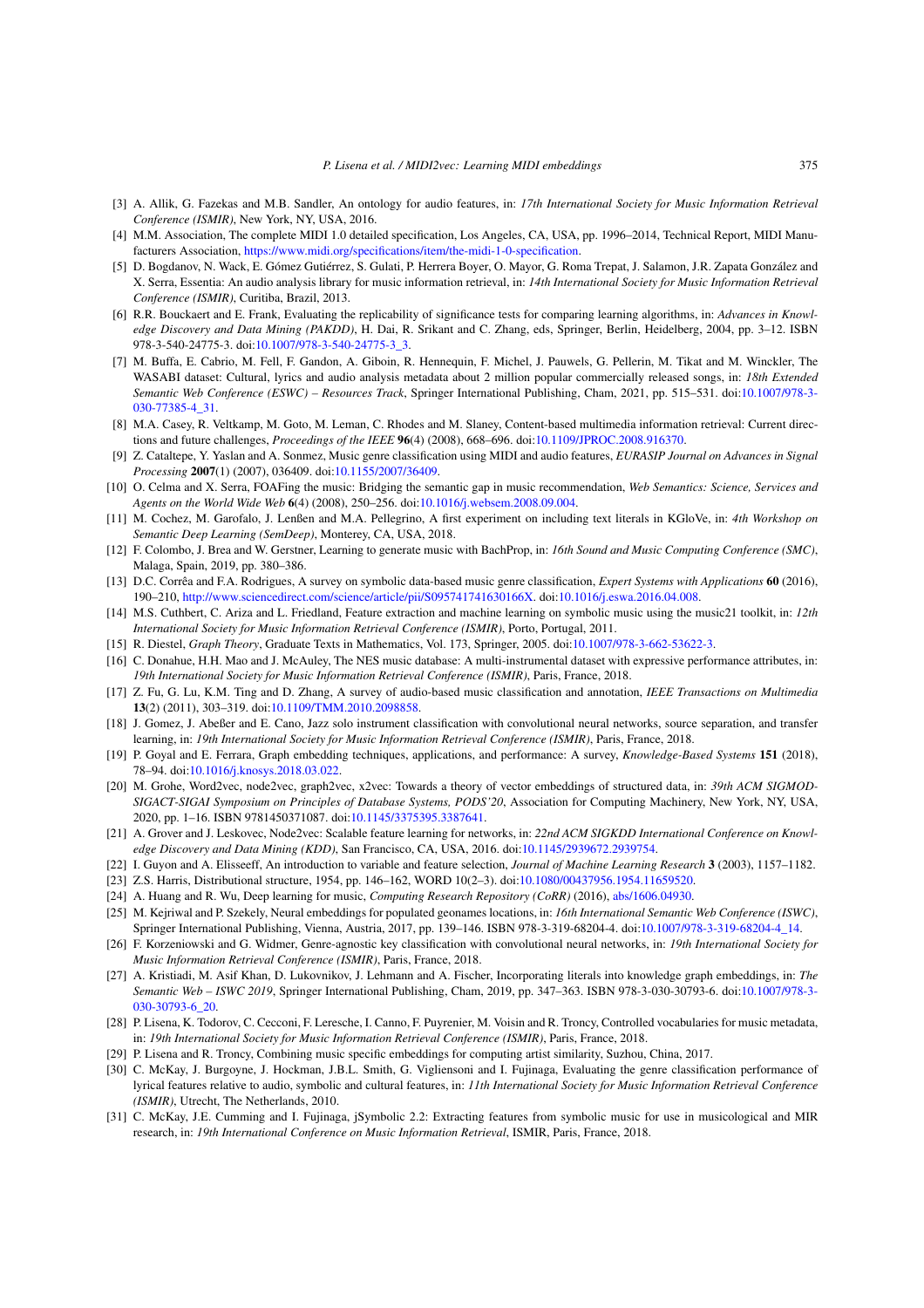#### 376 *P. Lisena et al. / MIDI2vec: Learning MIDI embeddings*

- <span id="page-19-6"></span>[32] C. McKay and I. Fujinaga, Automatic genre classification using large high-level musical feature sets, in: *5th International Conference on Music Information Retrieval (ISMIR)*, Barcelona, Spain, 2004.
- <span id="page-19-27"></span>[33] A. Meroño-Peñuela, M. Daquino and E. Daga, A large-scale semantic library of MIDI linked data, in: *5th International Conference on Digital Libraries for Musicology (DLfM)*, Paris, France, 2018.
- <span id="page-19-0"></span>[34] A. Meroño-Peñuela, R. Hoekstra, A. Gangemi, P. Bloem, R. de Valk, B. Stringer, B. Janssen, V. de Boer, A. Allik, S. Schlobach et al., *The MIDI Linked Data Cloud, in: 16th International Semantic Web Conference (ISWC)*, Springer, Vienna, Austria, 2017, pp. 156–164. doi:[10.](https://doi.org/10.1007/978-3-319-68204-4_16) [1007/978-3-319-68204-4\\_16](https://doi.org/10.1007/978-3-319-68204-4_16).
- <span id="page-19-7"></span>[35] T. Mikolov, K. Chen, G. Corrado and D. Jeffrey, Efficient estimation of word representations in vector space, in: *1st International Conference on Learning Representations (ICLR), Workshop Track*, Scottsdale, AZ, USA, 2013, [http://arxiv.org/abs/1301.3781.](http://arxiv.org/abs/1301.3781)
- <span id="page-19-18"></span>[36] A. Narayanan, M. Chandramohan, R. Venkatesan, L. Chen, Y. Liu and S. Jaiswal, graph2vec: Learning distributed representations of graphs, in: *13th International Workshop on Mining and Learning with Graphs (MLG)*, 2017.
- <span id="page-19-17"></span>[37] E. Palumbo, D.M.G. Rizzo, R. Troncy and E. Baralis, entity2rec: Property-specific knowledge graph embeddings for item tecommendation, *Expert Systems with Applications* **151** (2020), 113235. doi:[10.1016/j.eswa.2020.113235.](https://doi.org/10.1016/j.eswa.2020.113235)
- <span id="page-19-15"></span>[38] J. Pennington, R. Socher and C. Manning, GloVe: Global vectors for word representation, in: *Empirical Methods in Natural Language Processing (EMNLP), Association for Computational Linguistics*, Doha, Qatar, 2014, pp. 1532–1543. doi[:10.3115/v1/D14-1162.](https://doi.org/10.3115/v1/D14-1162)
- <span id="page-19-16"></span>[39] B. Perozzi, R. Al-Rfou and S. Skiena, DeepWalk: Online learning of social representations, in: *20th ACM SIGKDD International Conference on Knowledge Discovery and Data Mining (KDD)*, ACM, New York, NY, USA, 2014, pp. 701–710. ISBN 978-1-4503-2956-9. doi[:10.1145/2623330.2623732.](https://doi.org/10.1145/2623330.2623732)
- <span id="page-19-19"></span>[40] J. Pujara, E. Augustine and L. Getoor, Sparsity and noise: Where knowledge graph embeddings fall short, in: *Conference on Empirical Methods in Natural Language Processing (EMNLP), Association for Computational Linguistics*, 2017, pp. 1751–1756, [http://aclweb.org/](http://aclweb.org/anthology/D17-1184) [anthology/D17-1184](http://aclweb.org/anthology/D17-1184). doi[:10.18653/v1/D17-1184](https://doi.org/10.18653/v1/D17-1184).
- <span id="page-19-5"></span>[41] C. Raffel, Learning-based methods for comparing sequences, with applications to audio-to-MIDI alignment and matching, Phd thesis, Columbia University, 2016.
- <span id="page-19-23"></span>[42] C. Raffel and D.P. Ellis, Intuitive analysis, creation and manipulation of MIDI data with pretty\_midi, in: *15th International Conference on Music Information Retrieval (ISMIR), Late Breaking Demo*, Taipei, Taiwan, 2014, pp. 84–93.
- <span id="page-19-4"></span>[43] C. Raffel and D.P.W. Ellis, Extracting ground truth information from MIDI files: A MIDIfesto, in: *17th International Society for Music Information Retrieval Conference (ISMIR)*, New York, NY, USA, 2016.
- <span id="page-19-9"></span>[44] Y. Raimond, S.A. Abdallah, M.B. Sandler and F. Giasson, The music ontology, in: *15th International Conference on Music Information Retrieval (ISMIR)*, Vienna, Austria, 2007, pp. 417–422.
- <span id="page-19-20"></span>[45] C. Ranjan, S. Ebrahimi and K. Paynabar, Sequence Graph Transform (SGT): A feature extraction function for sequence data mining, 2016, arXiv preprint [arXiv:1608.03533.](http://arxiv.org/abs/arXiv:1608.03533)
- <span id="page-19-12"></span>[46] S. Rashid, D. De Roure and D. McGuinness, A music theory ontology, in: *1st International Workshop on Semantic Applications for Audio and Music (SAAM)*, ACM, Monterey, CA, USA, 2018, pp. 6–14. ISBN 978-1-4503-6495-9. doi:[10.1145/3243907.3243913](https://doi.org/10.1145/3243907.3243913).
- <span id="page-19-2"></span>[47] A. Ratner, S.H. Bach, H. Ehrenberg, J. Fries, S. Wu and C. Ré, Snorkel: Rapid training data creation with weak supervision, in: *Proceedings of the VLDB Endowment. International Conference on Very Large Data Bases*, Vol. 11, NIH Public Access, 2017, p. 269. doi:[10.14778/](https://doi.org/10.14778/3157794.3157797) [3157794.3157797](https://doi.org/10.14778/3157794.3157797).
- <span id="page-19-1"></span>[48] A. Ratner, C. De Sa, S. Wu, D. Selsam and C. Ré, Data programming: Creating large training sets, quickly, in: *30th International Conference on Neural Information Processing Systems (NIPS), NIPS'16*, Curran Associates Inc., Red Hook, NY, USA, 2016, pp. 3574–3582. ISBN 9781510838819.
- <span id="page-19-8"></span>[49] P. Ristoski, J. Rosati, T. Di Noia, R. De Leone and H. Paulheim, RDF2Vec: RDF graph embeddings and their applications, *Semantic Web Journal* **10**(4) (2019), 721–752. doi[:10.3233/SW-180317](https://doi.org/10.3233/SW-180317).
- <span id="page-19-3"></span>[50] A. Roberts, J. Engel, C. Raffel, C. Hawthorne and D. Eck, A hierarchical latent vector model for learning long-term structure in music, in: *35th International Conference on Machine Learning (ICML)*, Proceedings of Machine Learning Research, Vol. 80, PMLR, Stockholmsmässan, Sweden, 2018, pp. 4364–4373.
- <span id="page-19-26"></span>[51] C. Rosen, *The Classical Style: Haydn, Mozart, Beethoven*, WW Norton & Company, 1997. ISBN 0393317129.
- <span id="page-19-10"></span>[52] P.E. Schreur and N. Lorimer, Linked data in libraries' technical services workflows, in: *Metadata and Semantic Research*, Springer International Publishing, Cham, 2017, pp. 224–229. ISBN 978-3-319-70863-8. doi[:10.1007/978-3-319-70863-8\\_21.](https://doi.org/10.1007/978-3-319-70863-8_21)
- <span id="page-19-13"></span>[53] S. Si-Said Cherfi, C. Guillotel, F. Hamdi, P. Rigaux and N. Travers, Ontology-based annotation of music scores, in: *Knowledge Capture Conference (K-CAP)*, ACM, Austin, TX, USA, 2017, pp. 10:1–10:4. ISBN 978-1-4503-5553-7. doi[:10.1145/3148011.3148038](https://doi.org/10.1145/3148011.3148038).
- <span id="page-19-21"></span>[54] U. Singer, I. Guy and K. Radinsky, Node embedding over temporal graphs, in: *28th International Joint Conference on Artificial Intelligence (IJCAI)*, IJCAI Organization, 2019, pp. 4605–4612. doi[:10.24963/ijcai.2019/640.](https://doi.org/10.24963/ijcai.2019/640)
- <span id="page-19-11"></span>[55] S. Song, M. Kim, S. Rho and E. Hwang, Music ontology for mood and situation reasoning to support music retrieval and recommendation, in: *3rd International Conference on Digital Society (ICDS)*, IEEE, Cancun Mexico, 2009, pp. 304–309. doi:[10.1109/ICDS.2009.50](https://doi.org/10.1109/ICDS.2009.50).
- <span id="page-19-22"></span>[56] B.L. Sturm, A simple method to determine if a music information retrieval system is a "horse", *IEEE Transactions on Multimedia* **16**(6) (2014), 1636–1644. doi[:10.1109/TMM.2014.2330697](https://doi.org/10.1109/TMM.2014.2330697).
- <span id="page-19-25"></span>[57] A.N. Tigrine, Z. Bellahsene and K. Todorov, Light-weight cross-lingual ontology matching with LYAM++, in: *On the Move to Meaningful Internet Systems Conferences (OTM)*, Springer International Publishing, Rhodes, Greece, 2015, pp. 527–544. ISBN 978-3-319-26148-5. doi[:10.1007/978-3-319-26148-5\\_36](https://doi.org/10.1007/978-3-319-26148-5_36).
- <span id="page-19-24"></span>[58] L. van der Maaten and G. Hinton, Visualizing data using t-SNE, *Journal of machine learning research* **9**(v) (2008), 2579–2605.
- <span id="page-19-14"></span>[59] R. van der Weerdt, Generating music from text: Mapping embeddings to a VAE's latent space, Master's thesis, University of Amsterdam, 2018.